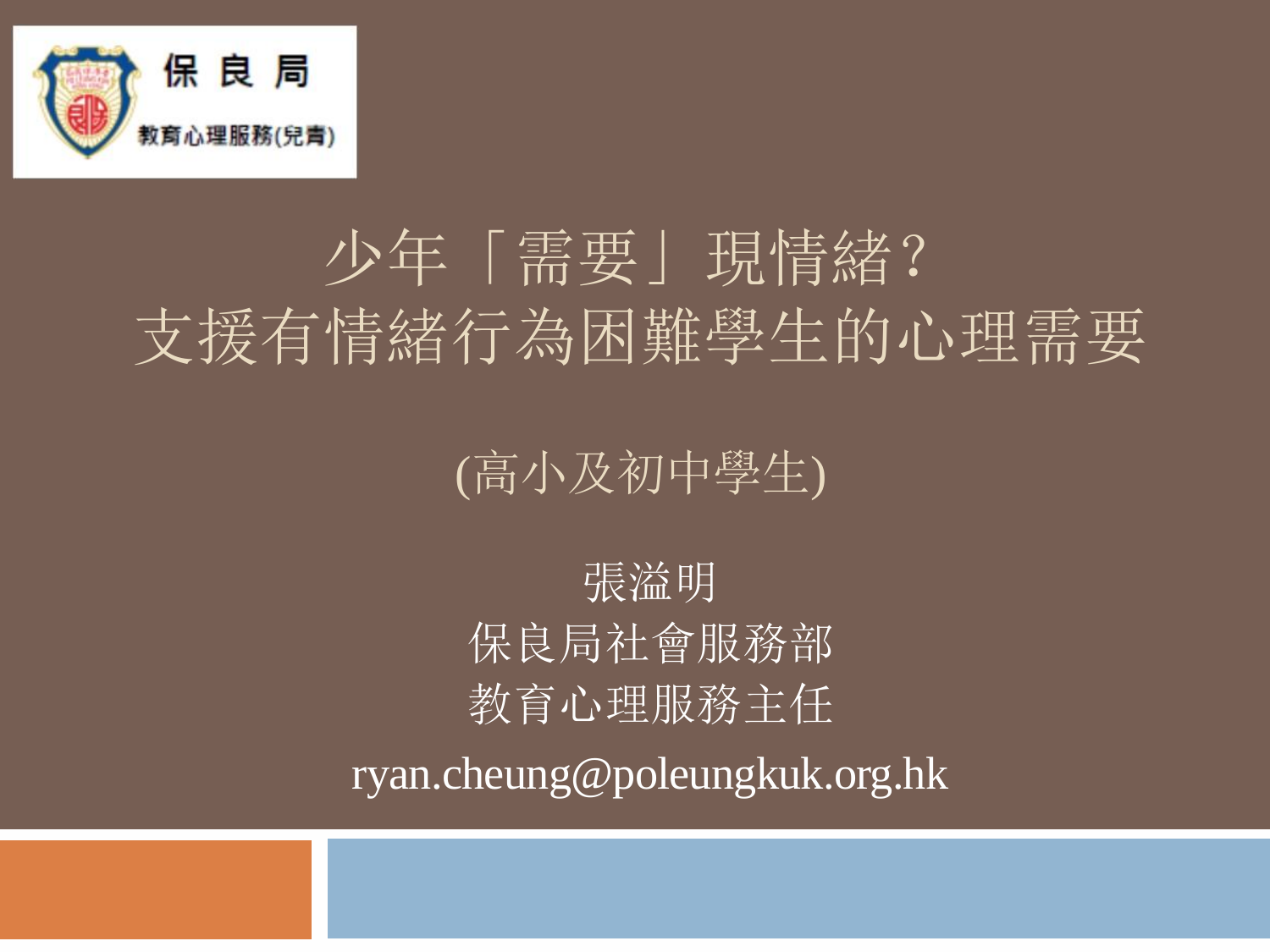

Ryan Cheung

學習



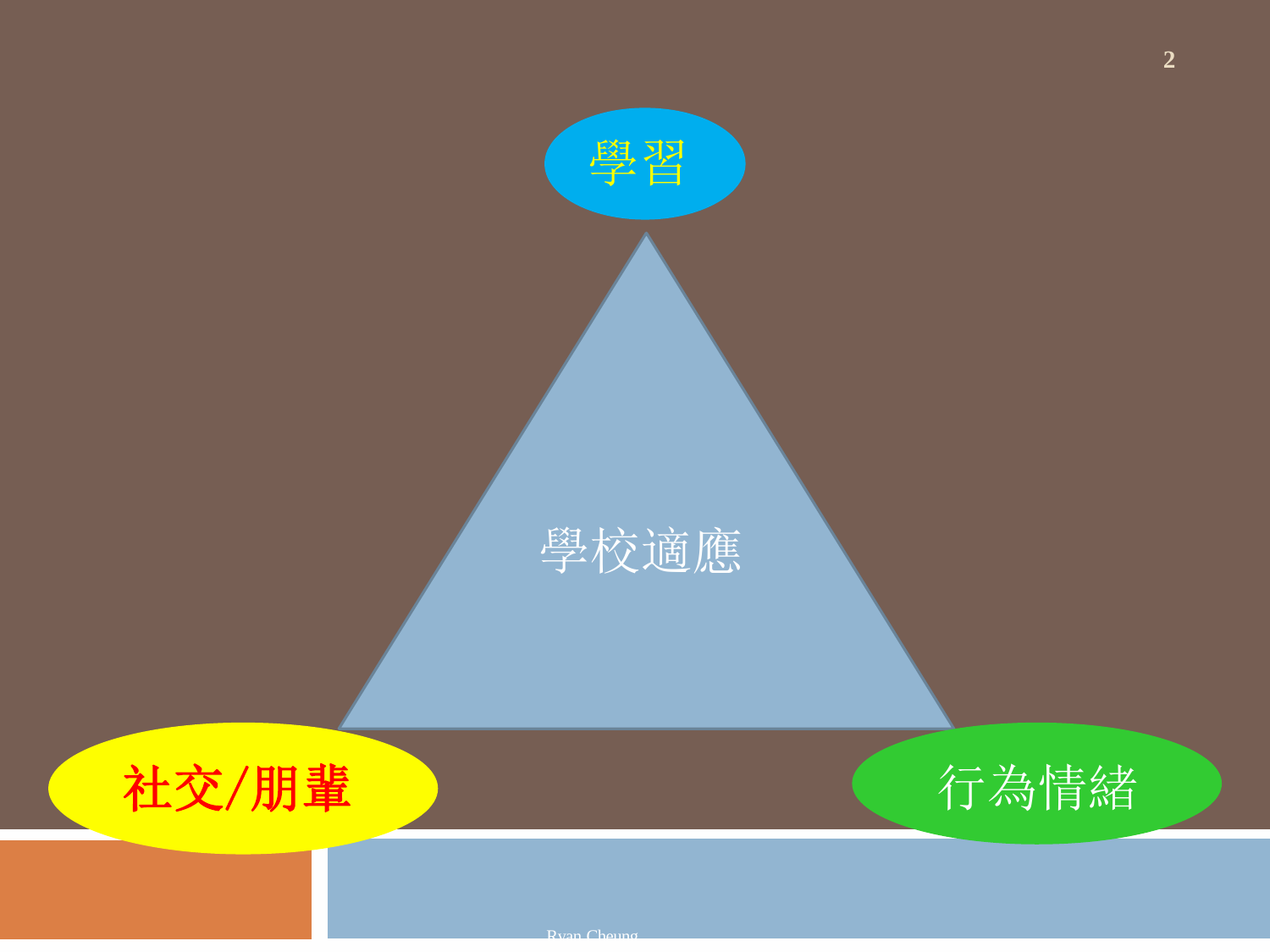# 情緒察覺 Emotion Awareness

Longitudinal multilevel analyses showed that the variance in emotion awareness trends was highly predictive for the variance in trends for internalizing problems over time. The ability to differentiate discrete emotions was a strong predictor and negatively contributed to all internalising symptoms. In addition, a diminished tendency to address and value emotions contributed to more depressive symptoms; whereas hiding the own emotions contributed to more worrying and ruminative thoughts. (p. 349)

> Rieffe, C., & De Rooij, M. (2012). The longitudinal relationship between emotional awareness and internalising symptoms during late childhood. *European Child & Adolescent Psychiatry, 21*, 349-356.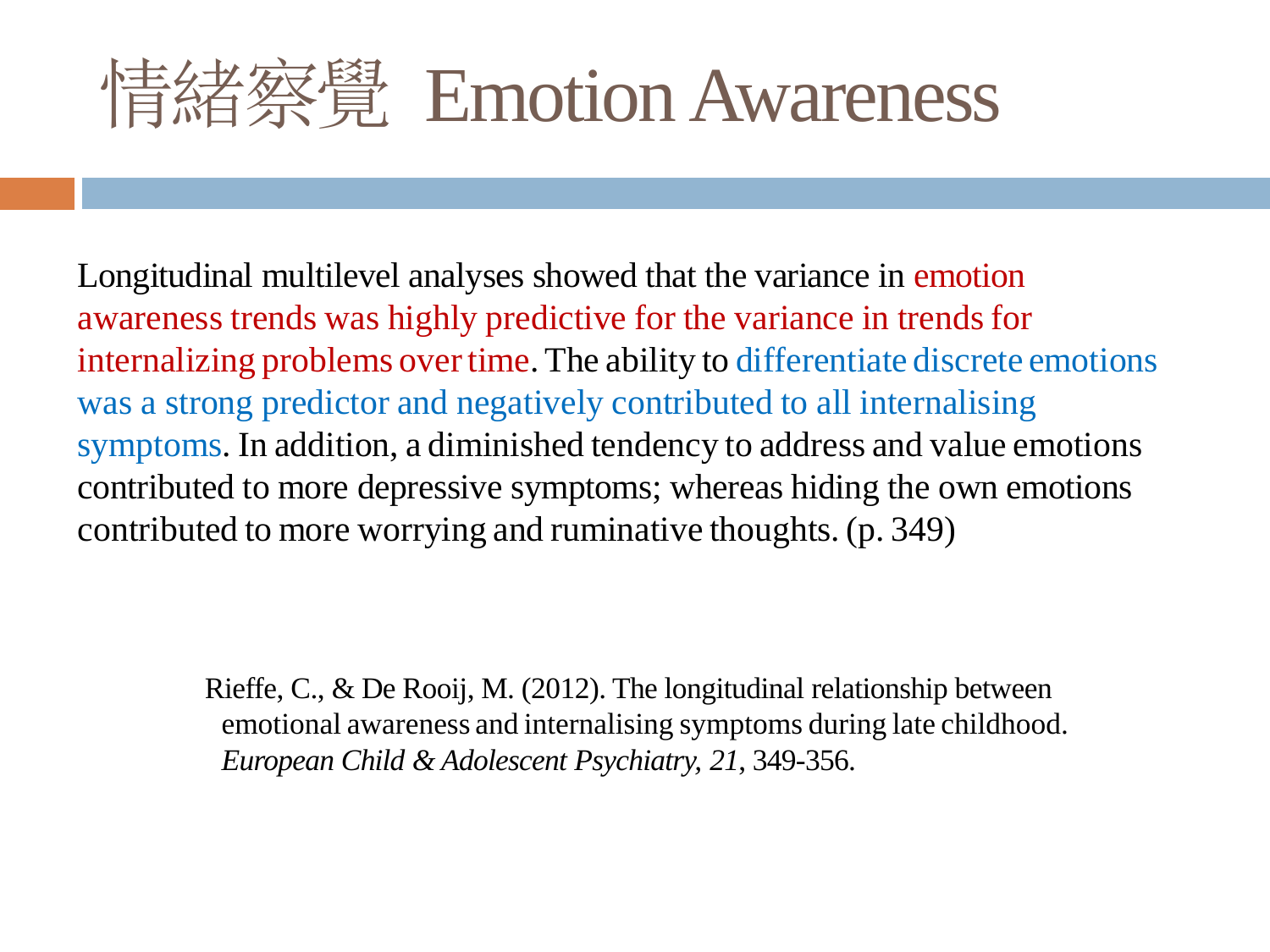青少年心理:青春期

情緒不穩

### 煩躁不安

焦慮恐懼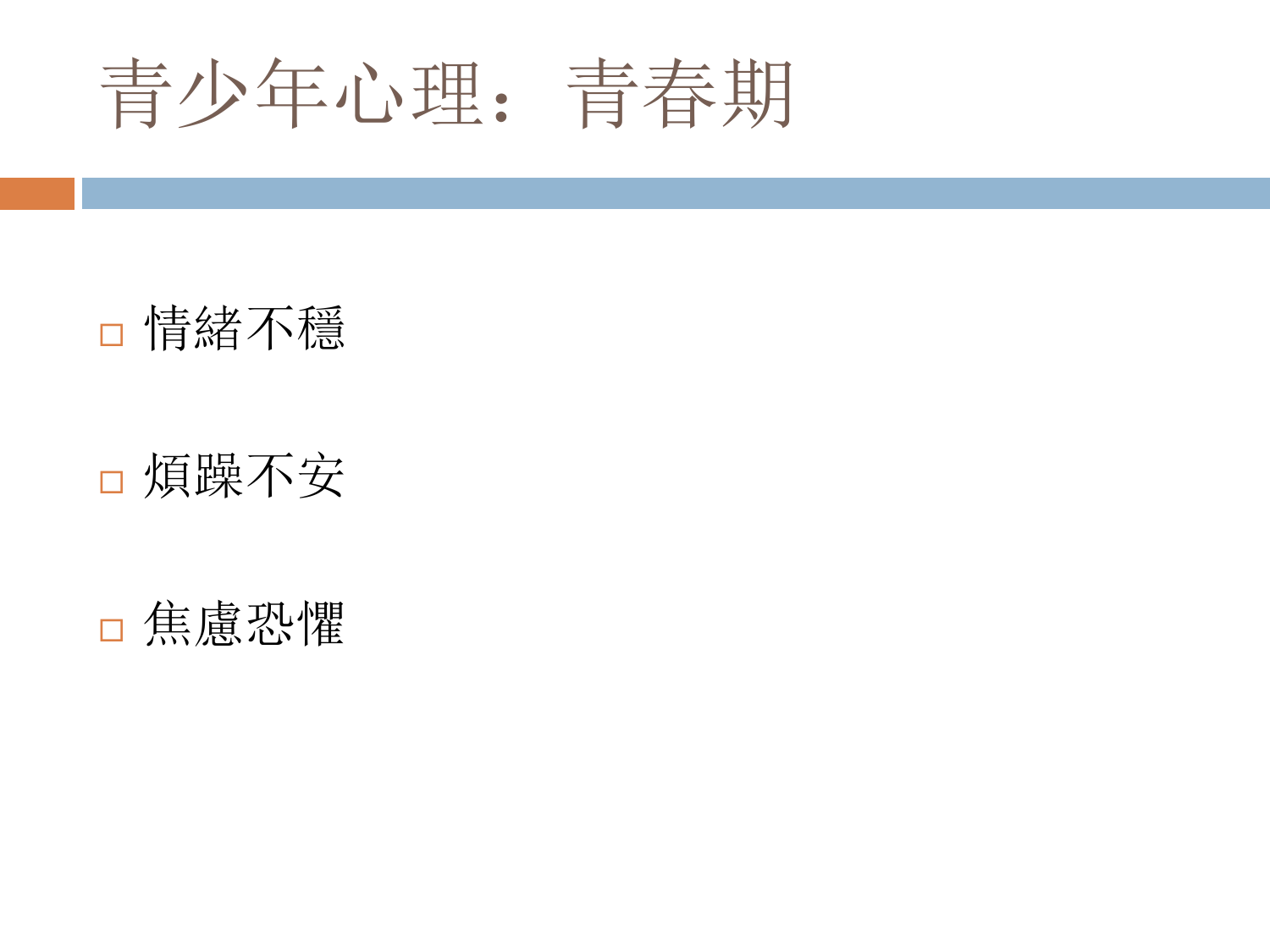青少年壓力

## Stress 壓力

- → Amygdala杏仁核 Cortisol 皮質醇 →Pituitary gland 腦下垂體 Adrenaline 腎上腺素
	- 青少年期:皮質醇的高峰期 (特別是女生)  $\rightarrow$ 負面情緒 (worry, anxiety, anger, etc.) **→孤獨感 (loneliness)**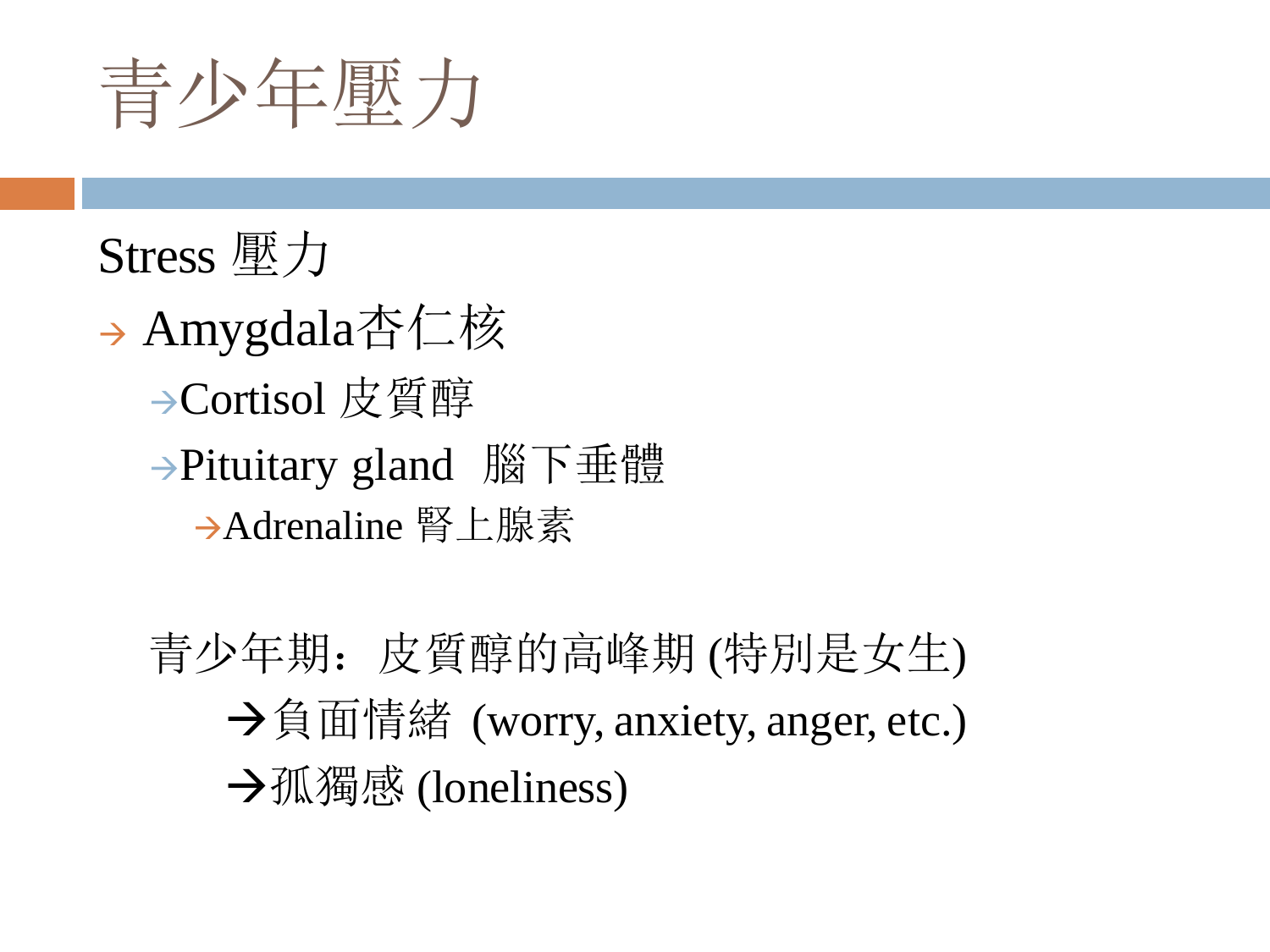青少年壓力

- 1. 專注力下降
- 2. 記憶力下降
- 3. 情緒困擾

"… the teen's hippocampus appears to get smaller (not good for memory and learning), and the amygdala appears to grow in size" (Jensen, 2015, p. 176)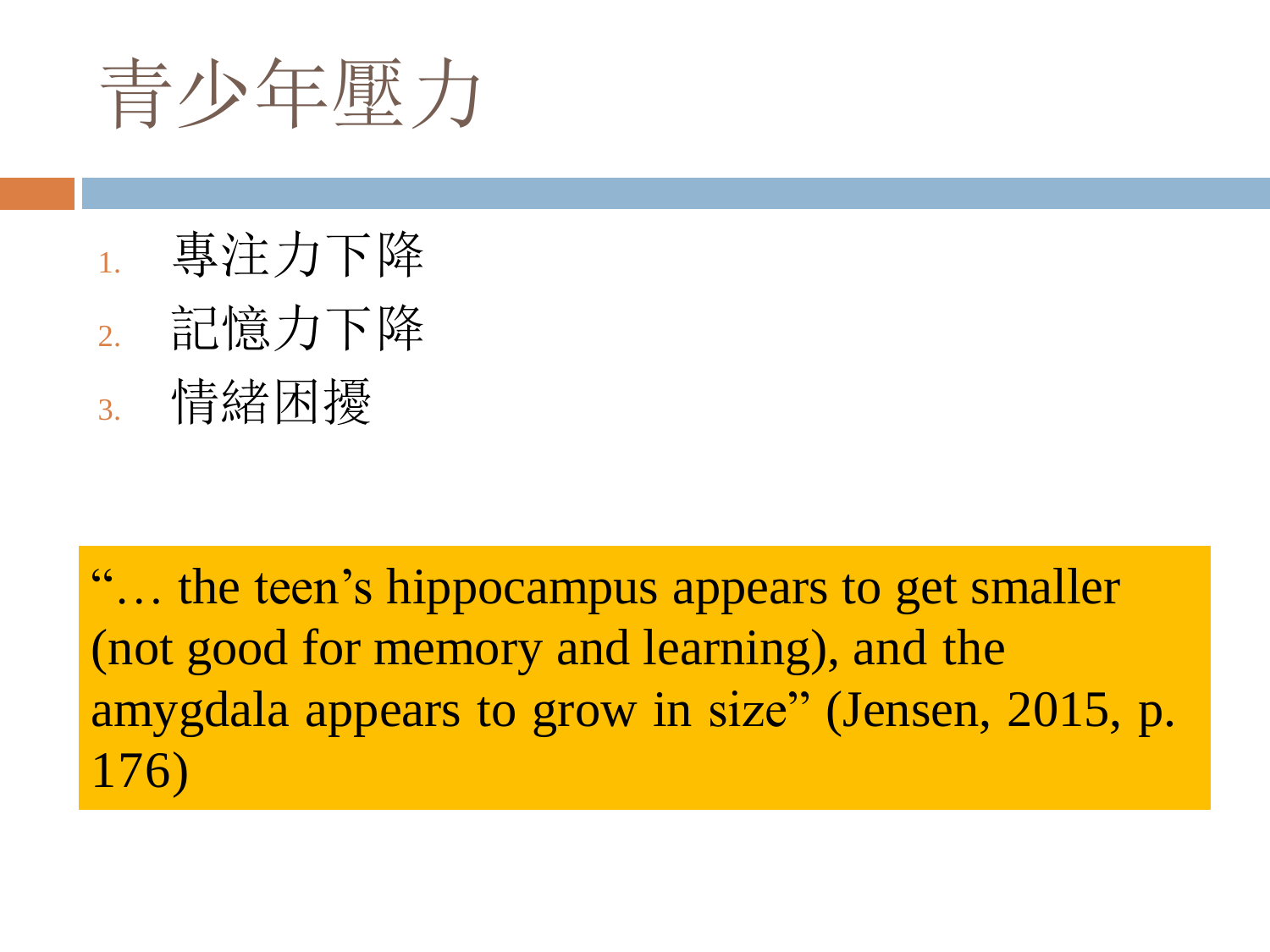# Maslow's Hierarchy of Needs

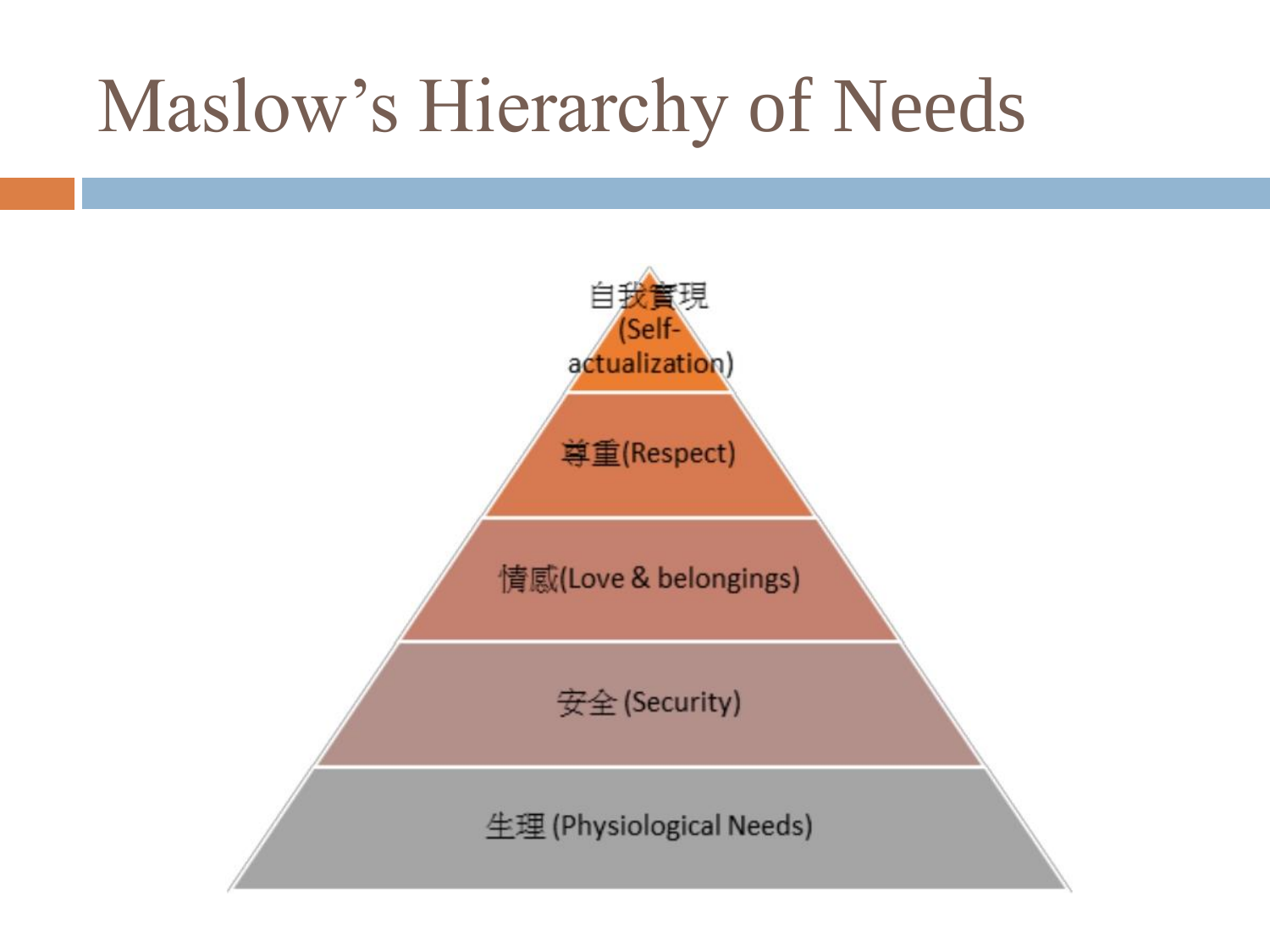# Maslow's Hierarchy of Needs

| 自我實現 (Self-actualization)   | 運用個人潛力,具有創造力,能應付成長<br>上的挑戰    |
|-----------------------------|-------------------------------|
| 尊重(Respect)                 | 自尊感、他人對自己的重視和認同               |
| 情感(Love & belongings)       | 被關懷和接納、與他人有情感連繫、有歸<br>屬感、發展友誼 |
| 安全 (Security)               | 身體安全、受到保護、家庭穩定性、生活<br> 規律     |
| 生理<br>(Physiological Needs) | 生存的基本條件: 食物、水、住所、空氣、<br>睡眠、如廁 |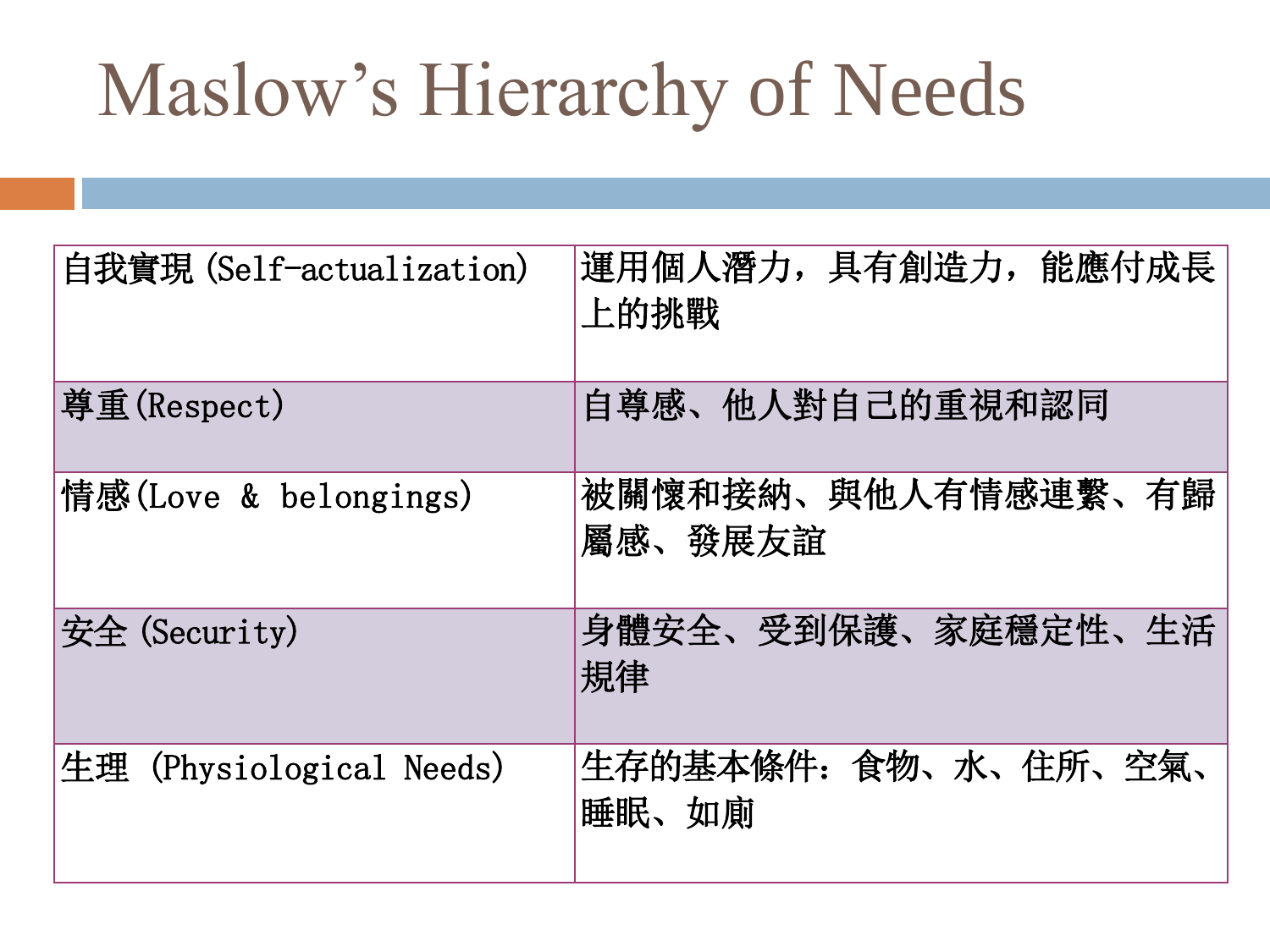

| 目標                        | 表面信息                     | 隱含信息         |
|---------------------------|--------------------------|--------------|
| 權力鬥爭<br>Power Struggle    | 我的重要性, 在於我控制一切           | 讓我幫手, 給我選擇   |
| 尋求注意<br>Attention Seeking | 我受關注, 我才重要               | 請你注意我        |
| 能力不足<br>Inadequacy        | 我很差,請不要對我有期望             | 不要放棄我,請引領我進步 |
| 報復<br>Revenge             | 我不屬於這裡, 我受傷, 所以我<br>要傷害人 | 請正視我所受的傷     |

Dinkmeyer, D. C., McKay, G. D., & Dinkmeyer,J. S. (1990). *Parenting young children: Helpful strategies based on Systematic Training for Effective Parenting (STEP) for parents of children under six.* New York: Random House Inc.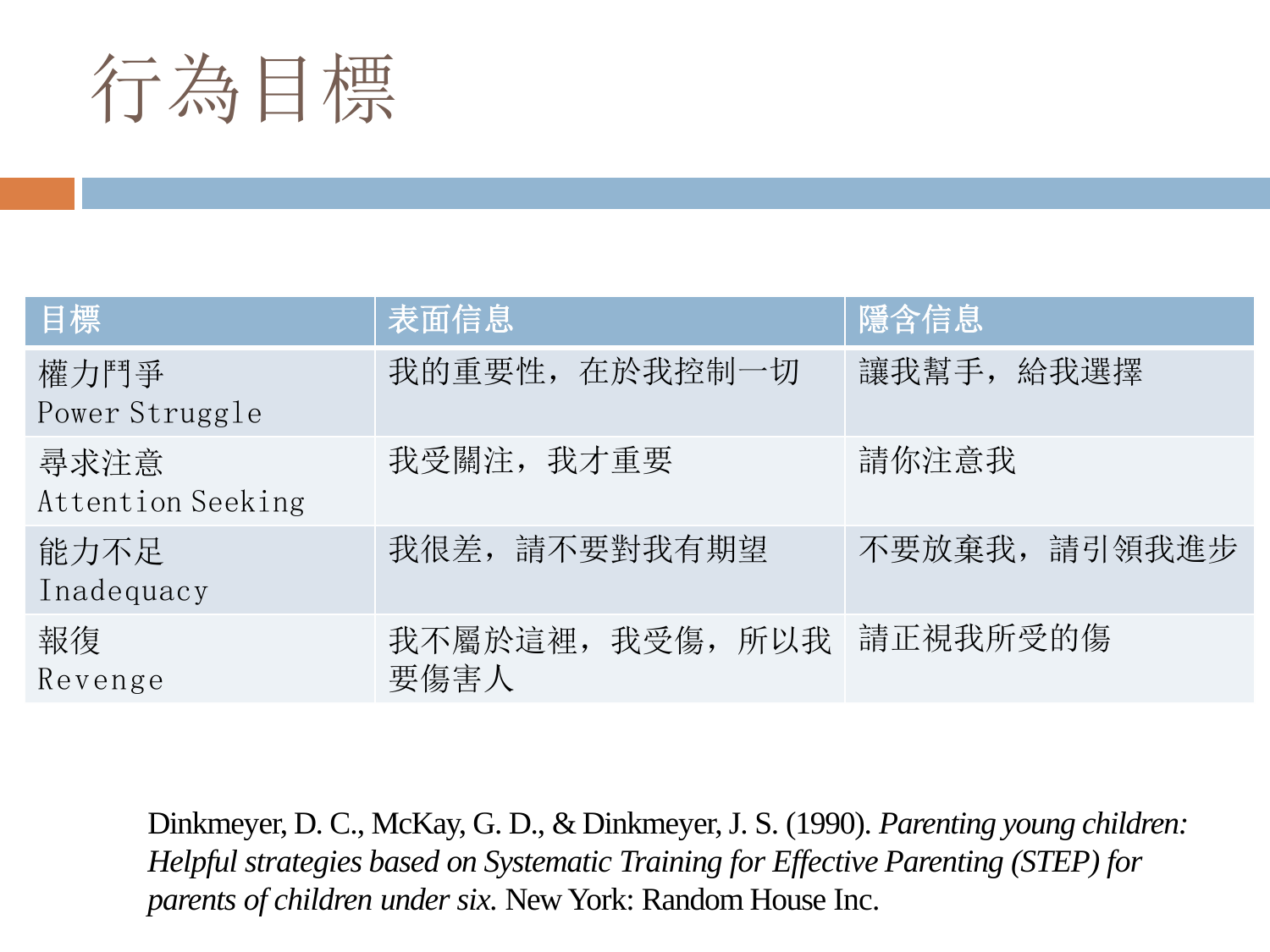

| Power Struggle<br><b>Attention Seeking</b> | Alternative            |
|--------------------------------------------|------------------------|
| Inadequacy                                 | Repetition             |
| Revenge                                    | Talking about feelings |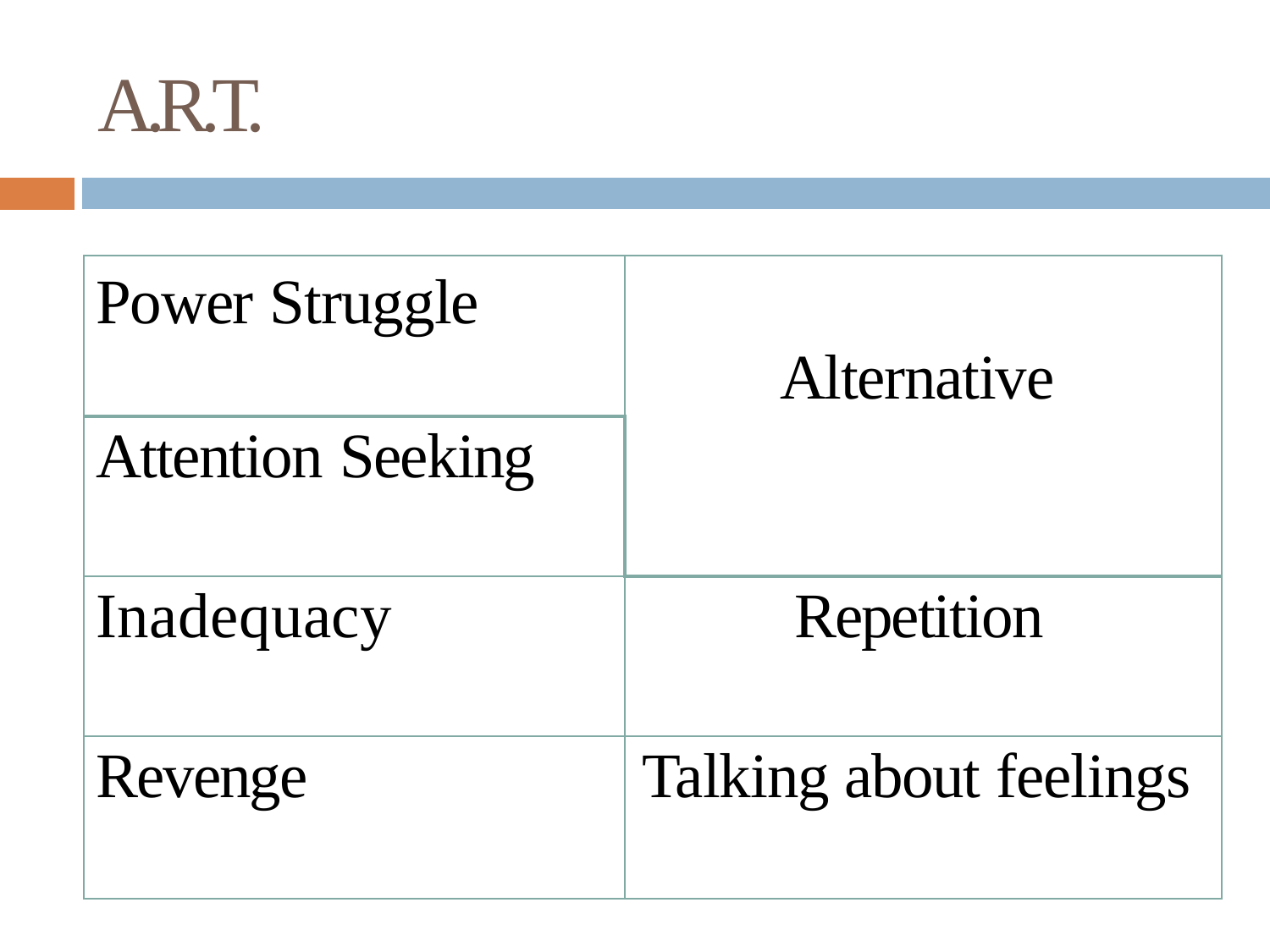# **40%**中一輔導生有適應困難 **(**東方日報 **12.06.2016)**

明愛建議,學生為自己訂出合理學習目標及預留 進步空間,免於壓力過大。學校須在中一的上學 期調節功課量及溫習範圍,讓學生有足夠時間適 應新學習模式。明愛又指,老師可協助學生及家 長了解學生整體表現,鼓勵學生欣賞個人才能及 品格,非單從成績評核自己。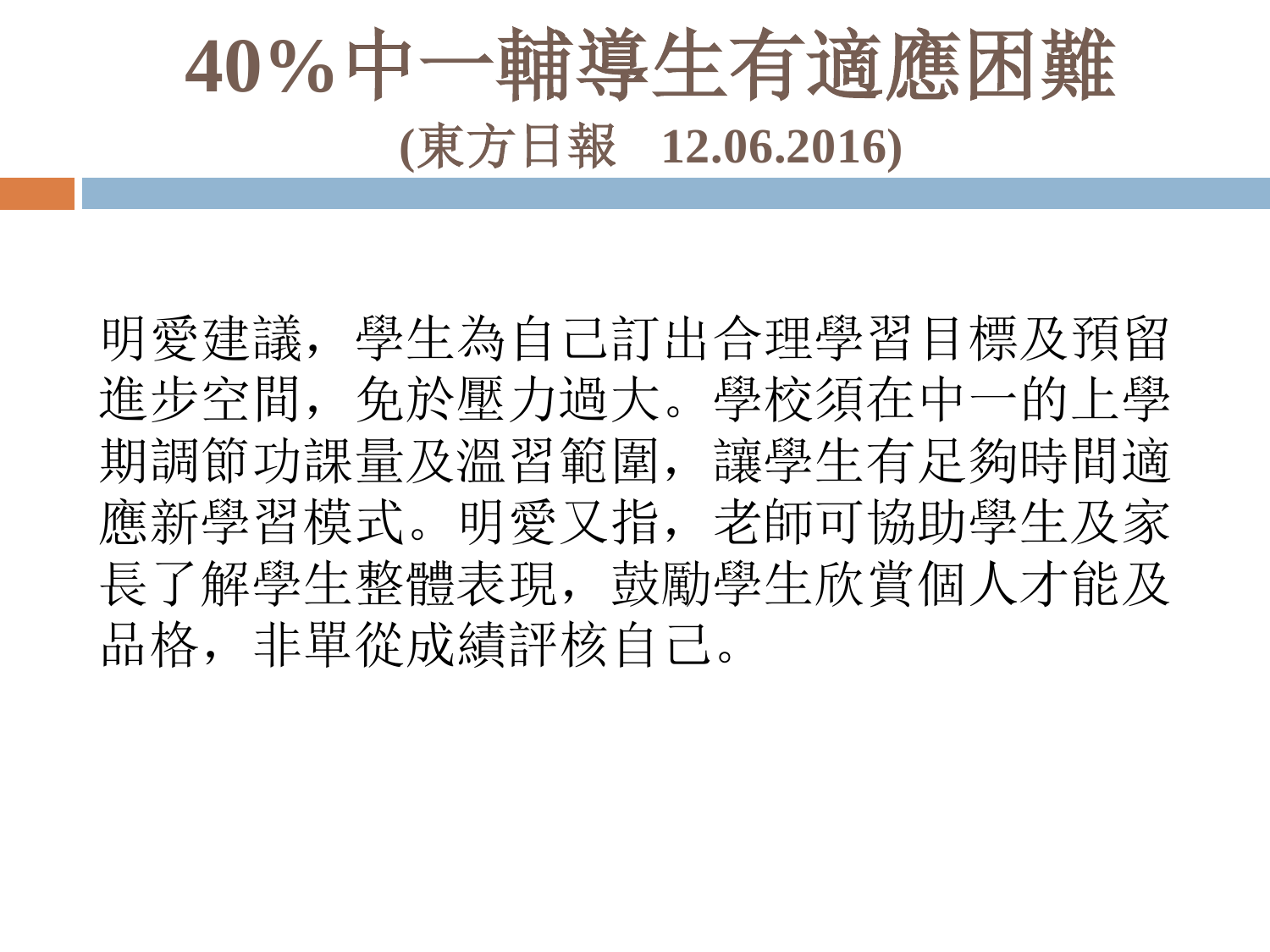

(Evangelou, Taggart, Sylva, Melhuish, Sammons & Siraj-Blatchford, 2008)

## 成功轉銜的五大元素

- **1.** 習慣日常生活的新流程 (routine)
- 2. 學校適應良好,不會令家長造成擔心
- 3. 感覺到課程的連貫性
- 4. 對學校生活及學習的興趣有所提升
- 5. 建立新友誼關係,提升個人自信心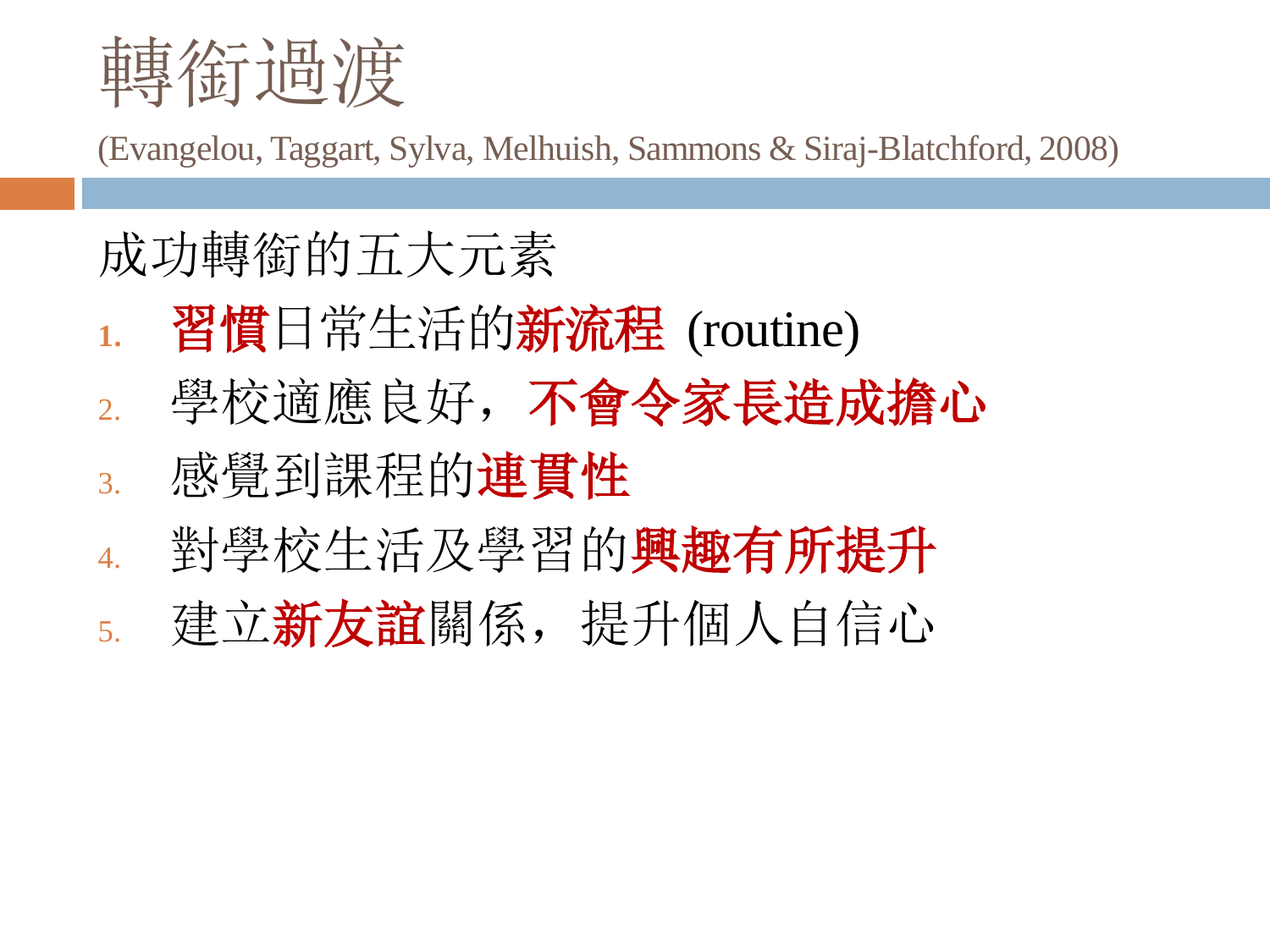

## 和朋友一起

### 離家距離

學校課程和設施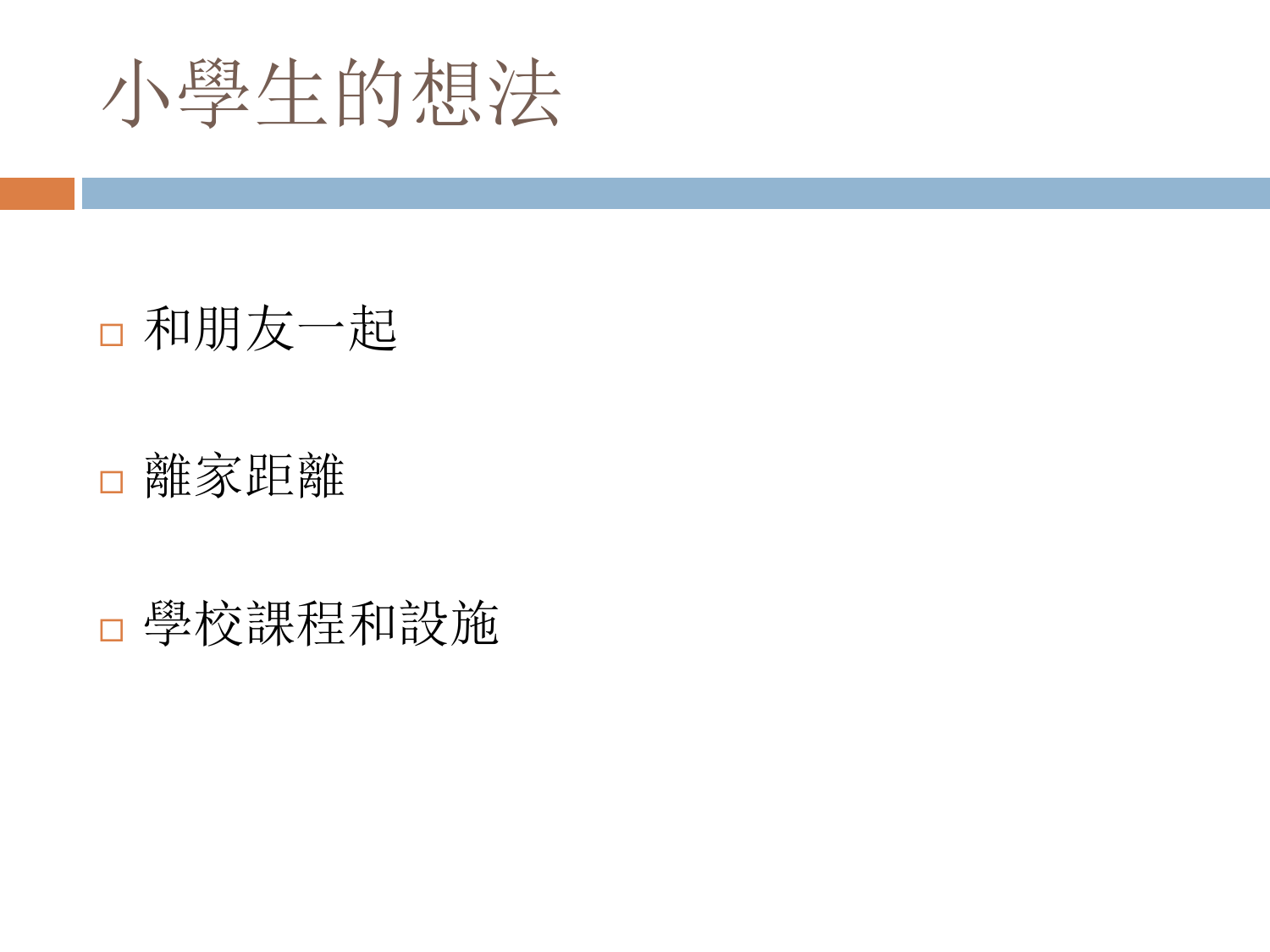# 對中學生活的期待

## 認識新朋友、新面孔

## 更有趣的課堂、活動、設施等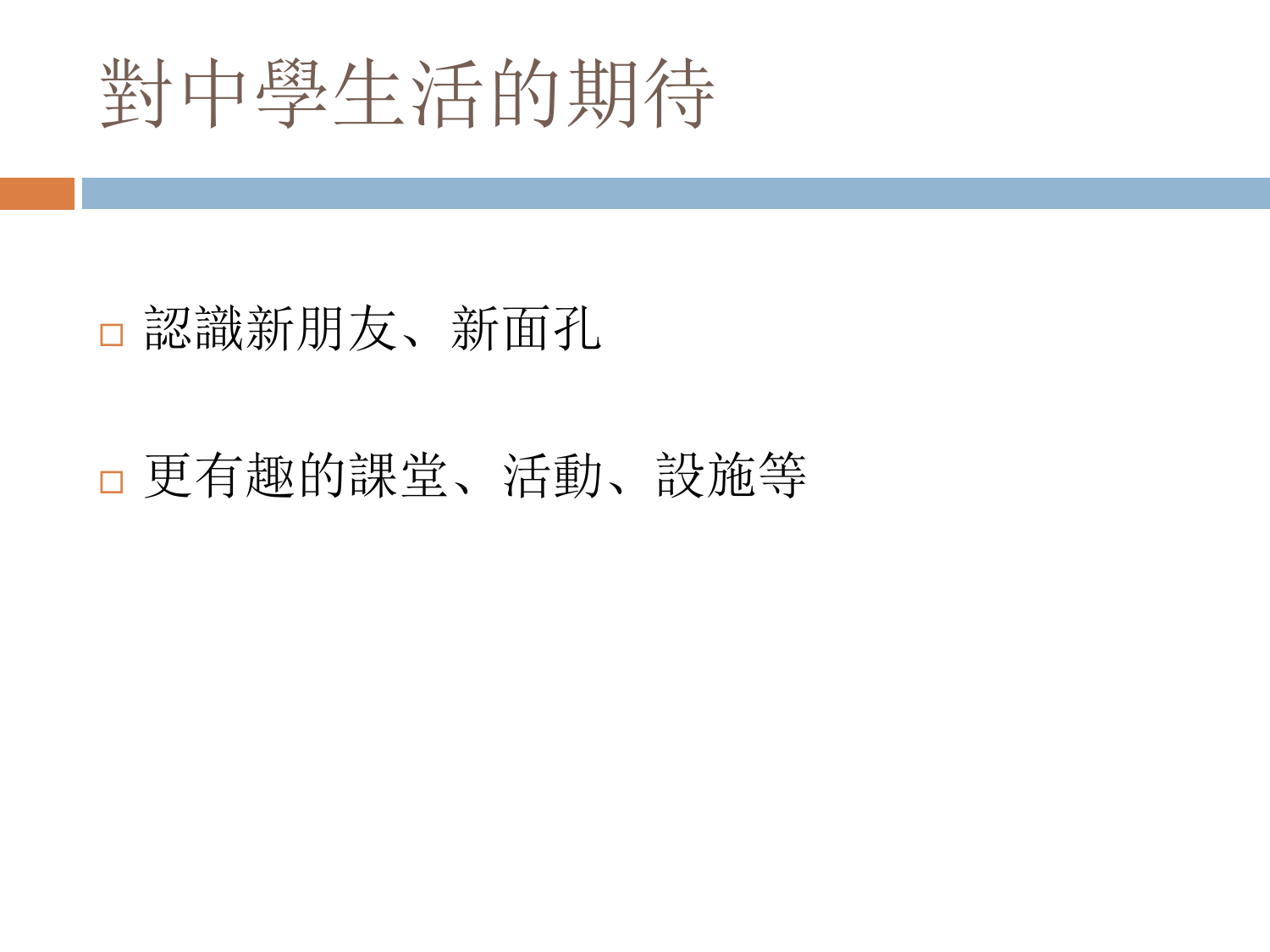學生的角度

## 1. 身份轉變?

#### 2. 期望轉變?

3. 環境轉變?

Ryan, A. M., Shim, S. S., & Makara, K. A. (2013). Changes in academic adjustment and relational selfworth across the transition to middle school. *Journal of Youth and Adolescence, 42,* 1372-1354. Van Rens, M., Haelermans, C., Groot, W., & van der Brink, H. M. (2018). Facilitating a successful transition to secondary school: (How) Does it work? A systematic literature review. *Adolescent Research Review, 3,* 43-56.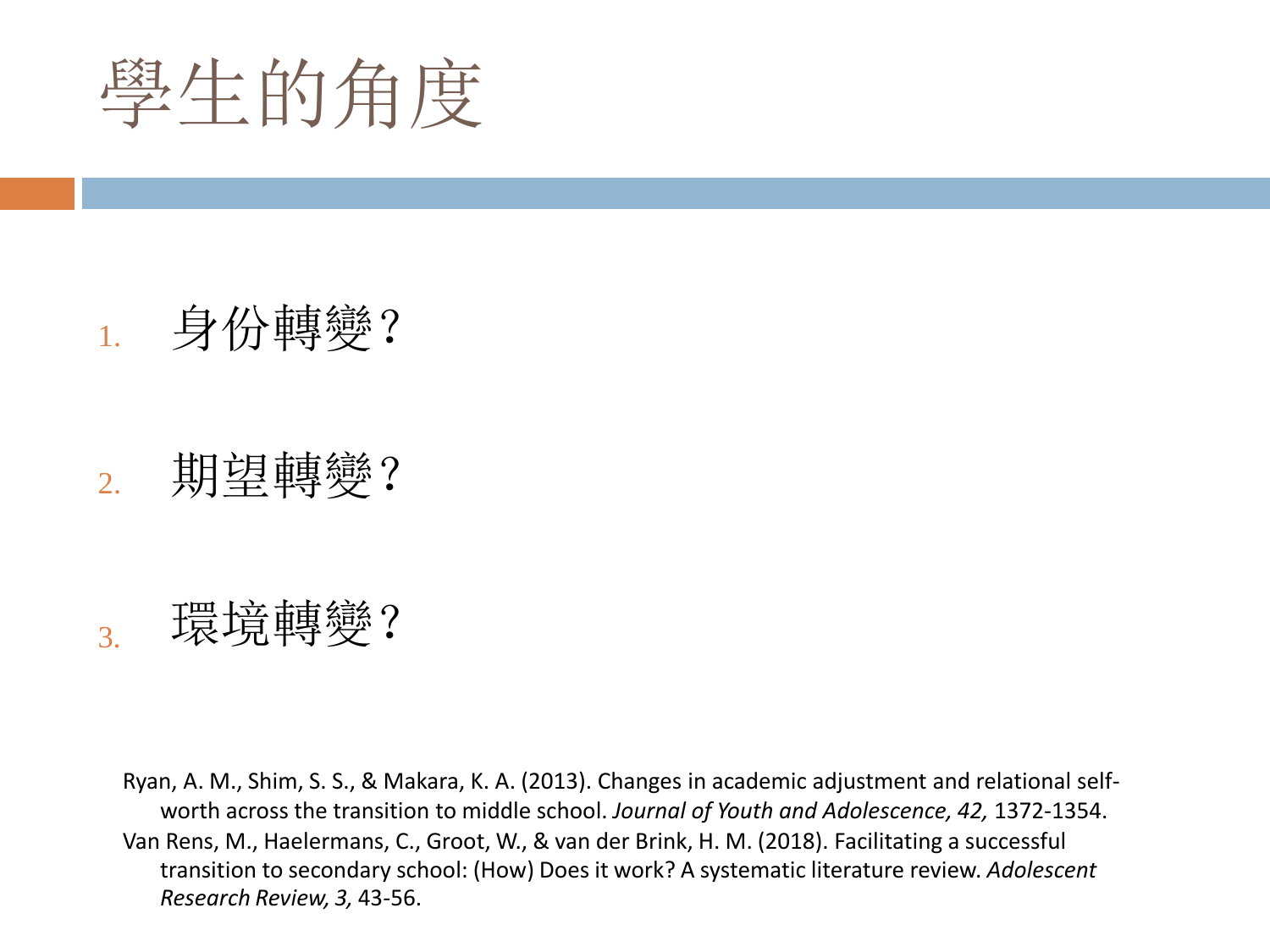

- 1. 較大的校園
- 2. 更多的同儕
- 3. 不同風格的老師
- 4. 適應不同的思考模式
- 5. 適應中學的行為要求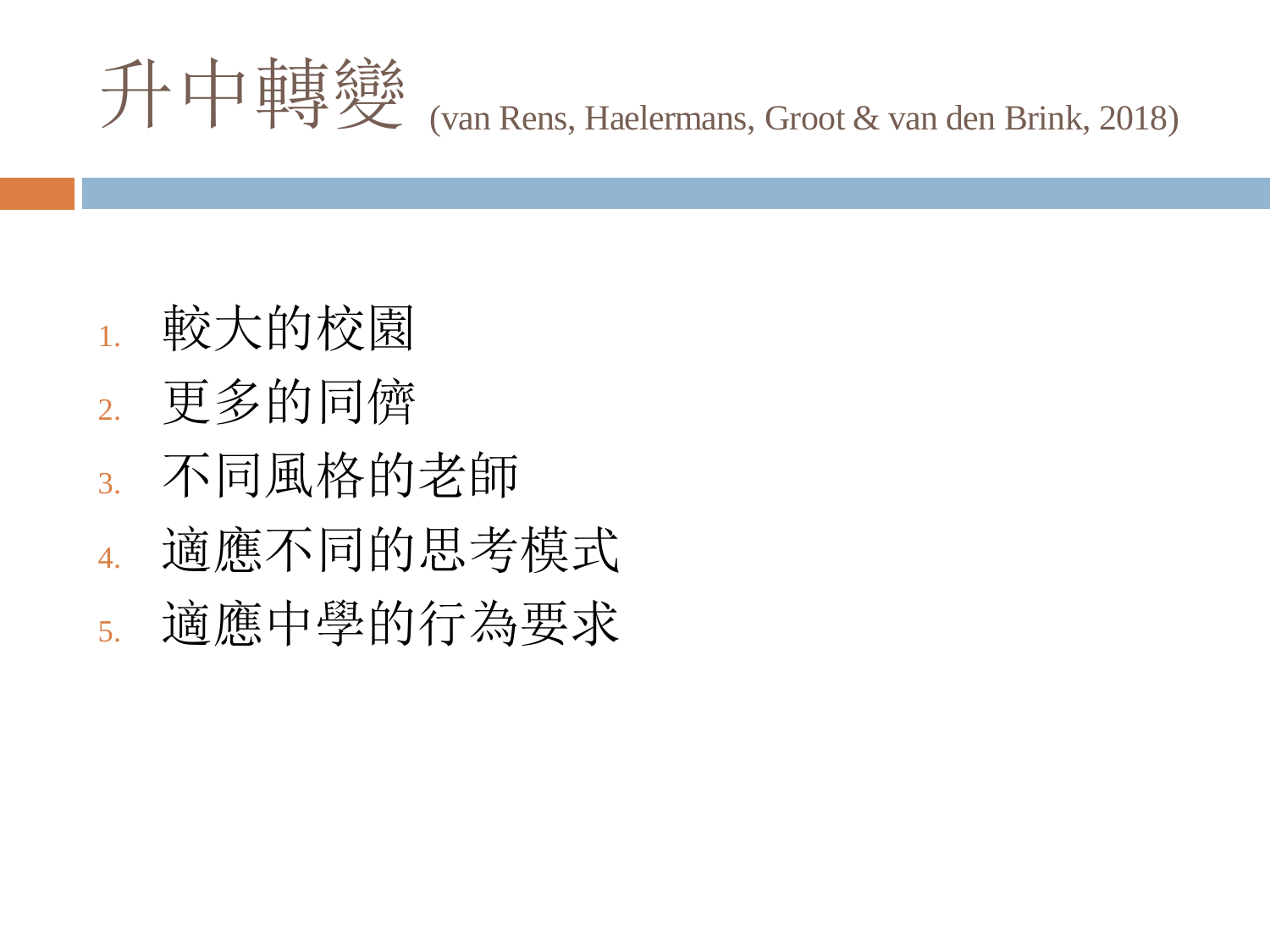# 升中轉銜壓力



Goldstein, S. E., Boxer, P., & Rudolph, E. (2015). Middle school transition stress: Links with academic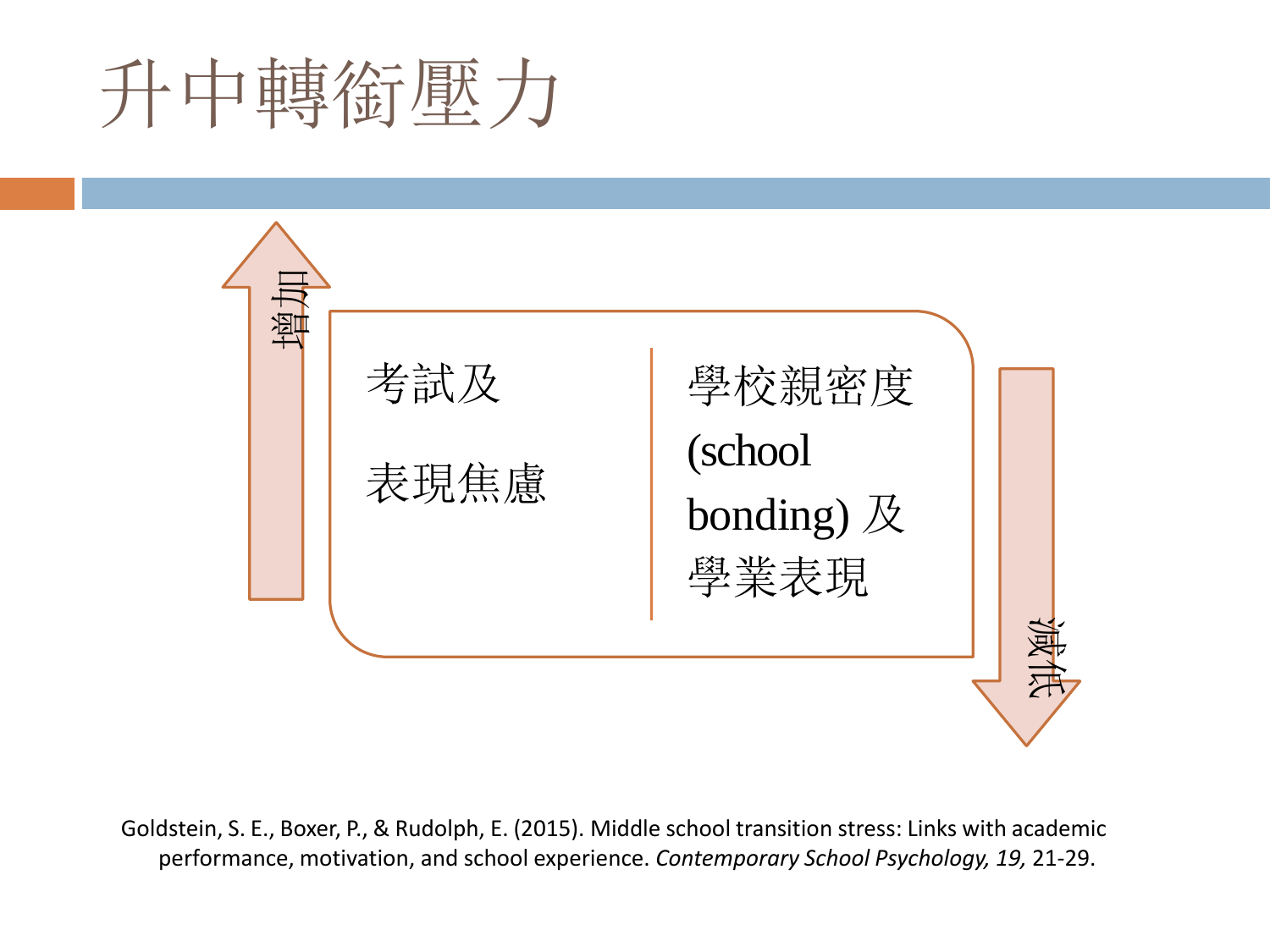# Self-Concept & Self-Esteem



Coelho, V. A, Marchante, M., & Jimerson, S. R. (2017). Promoting a positive middle school transition: A randomized controlled treatment study examining self-concept and self-esteem. *Journal of Youth & Adolescence, 46*, 558-569.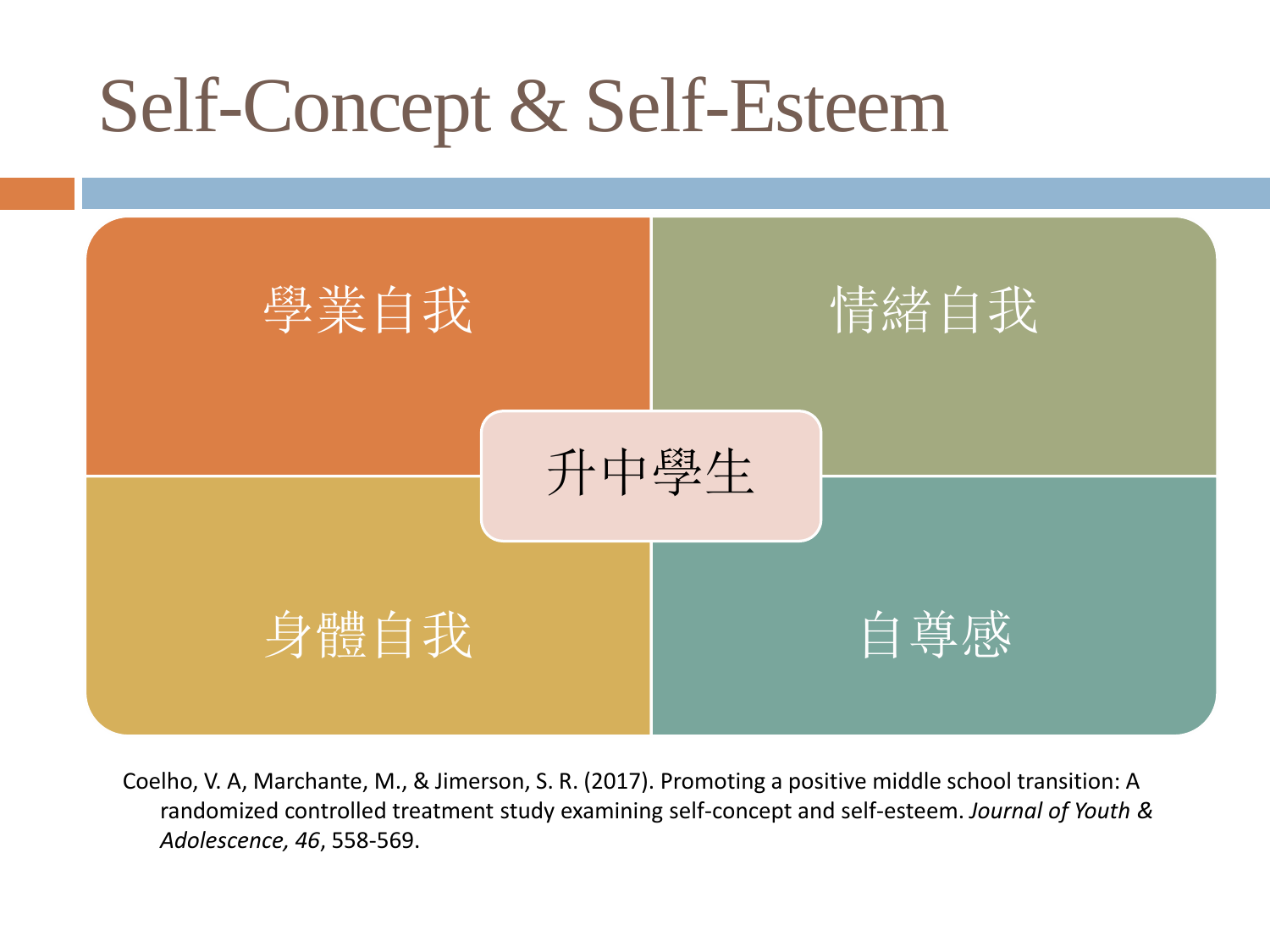# 升中轉銜

|                             | <b>School</b><br>Connectedness | <b>Teacher</b><br><b>Connectedness</b> | <b>Peer</b><br><b>Support</b> |
|-----------------------------|--------------------------------|----------------------------------------|-------------------------------|
| 壓力                          | $**$                           | $\ast$                                 | $**$                          |
| <b>Stress</b>               |                                |                                        |                               |
| 情緒健康                        | $**$                           | $*$                                    | $\ast$                        |
| <b>Emotional Well-being</b> |                                |                                        |                               |
| 精神健康                        | $**$                           |                                        | $**$                          |
| Mental Well-being           |                                |                                        |                               |

\*  $p<0.05$ \*\*  $p < 0.01$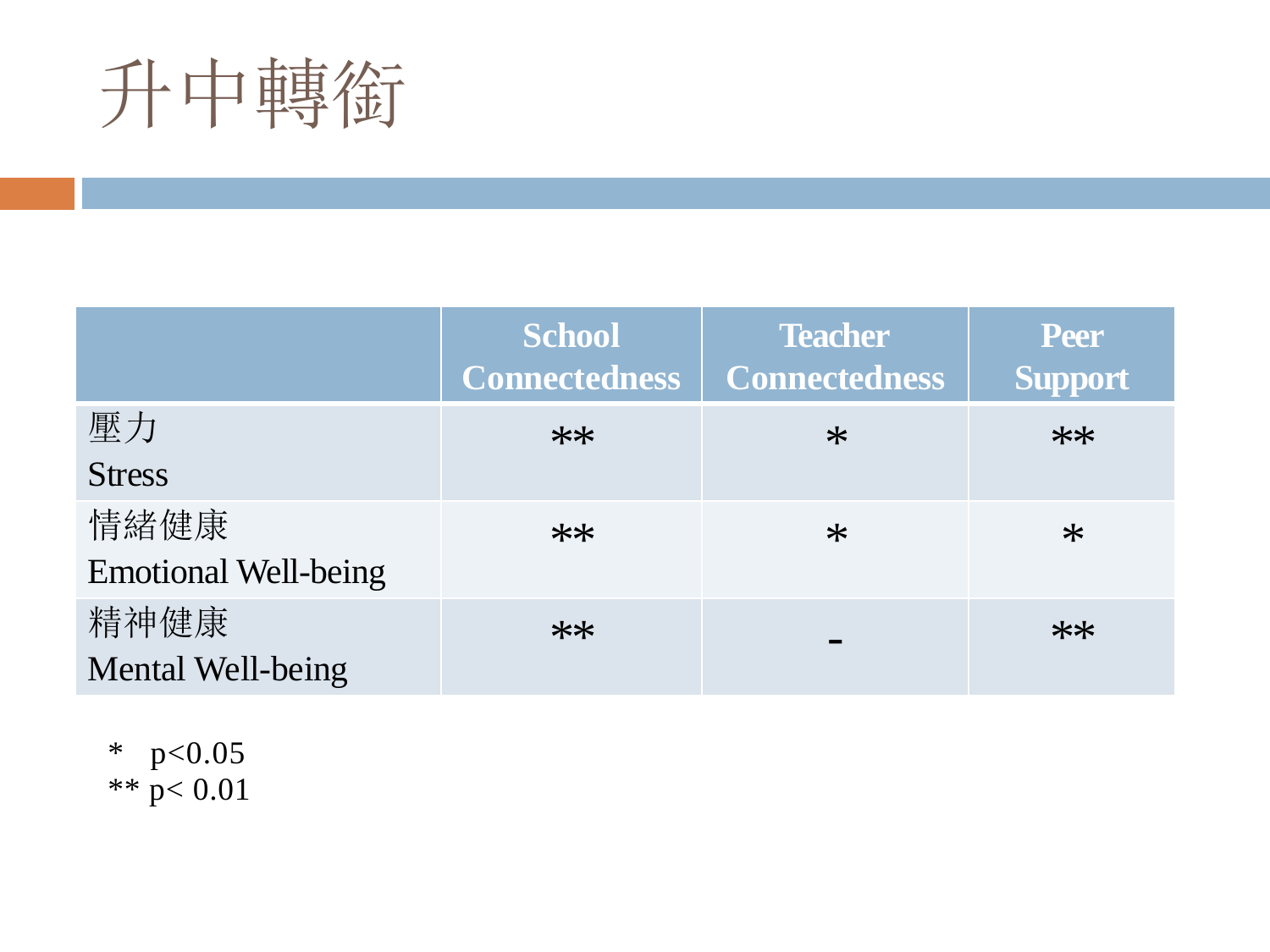學校角色

#### 小學:預備學生,應付將來

中學:準備面對多樣化學生,做好課程銜接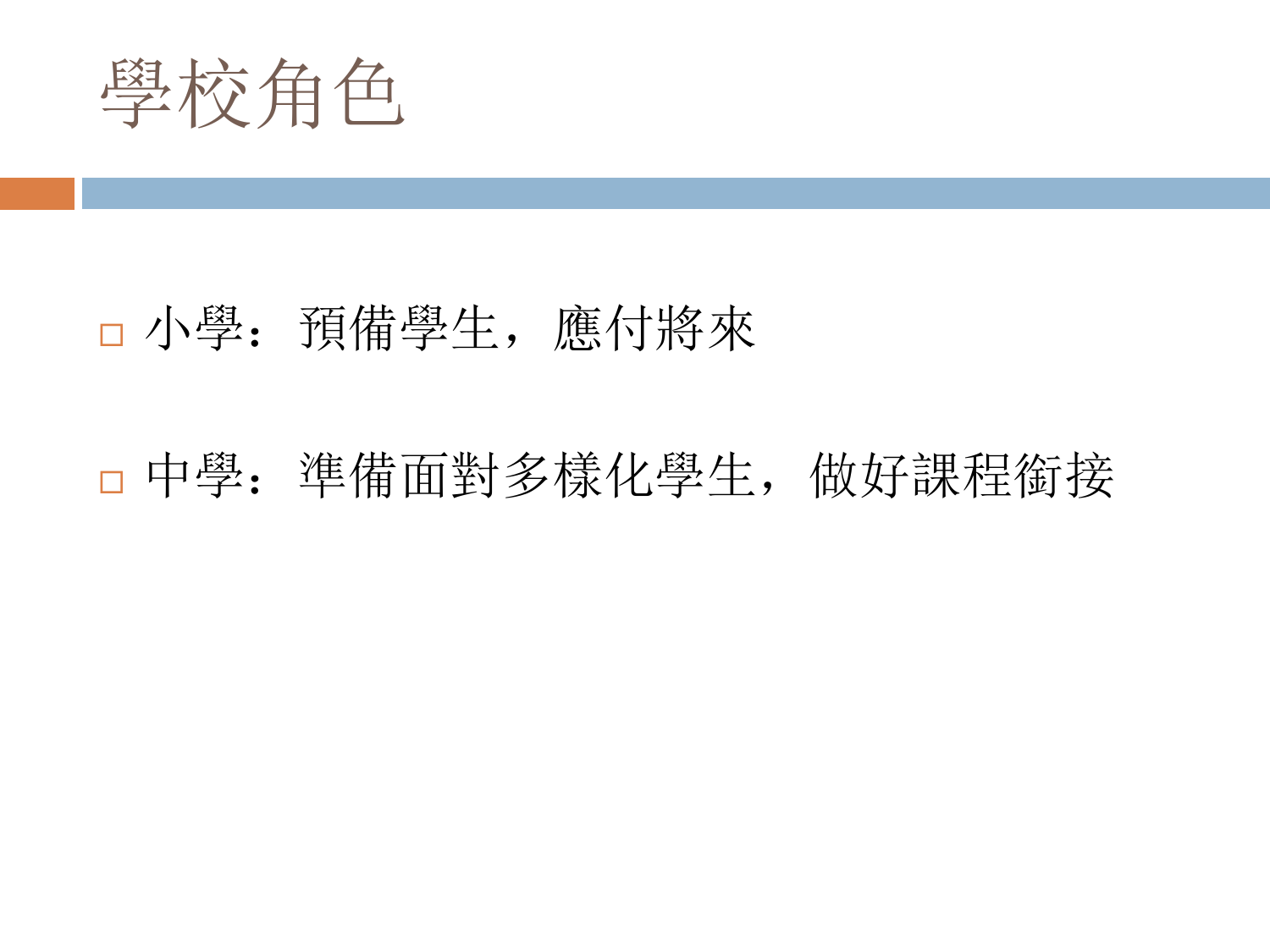

| Power            | Alternative                      |
|------------------|----------------------------------|
| <b>Struggle</b>  | 讓她選擇是否需要「領袖生/大姐姐」幫忙<br>1.        |
|                  | 2.                               |
| <b>Attention</b> | Alternative                      |
| Seeking          |                                  |
|                  |                                  |
| Inadequacy       | Repetition                       |
|                  | Scaffolding<br>1.                |
|                  | Differentiated instruction<br>2. |
|                  |                                  |
| Revenge          | Talking about feelings           |
|                  |                                  |
|                  |                                  |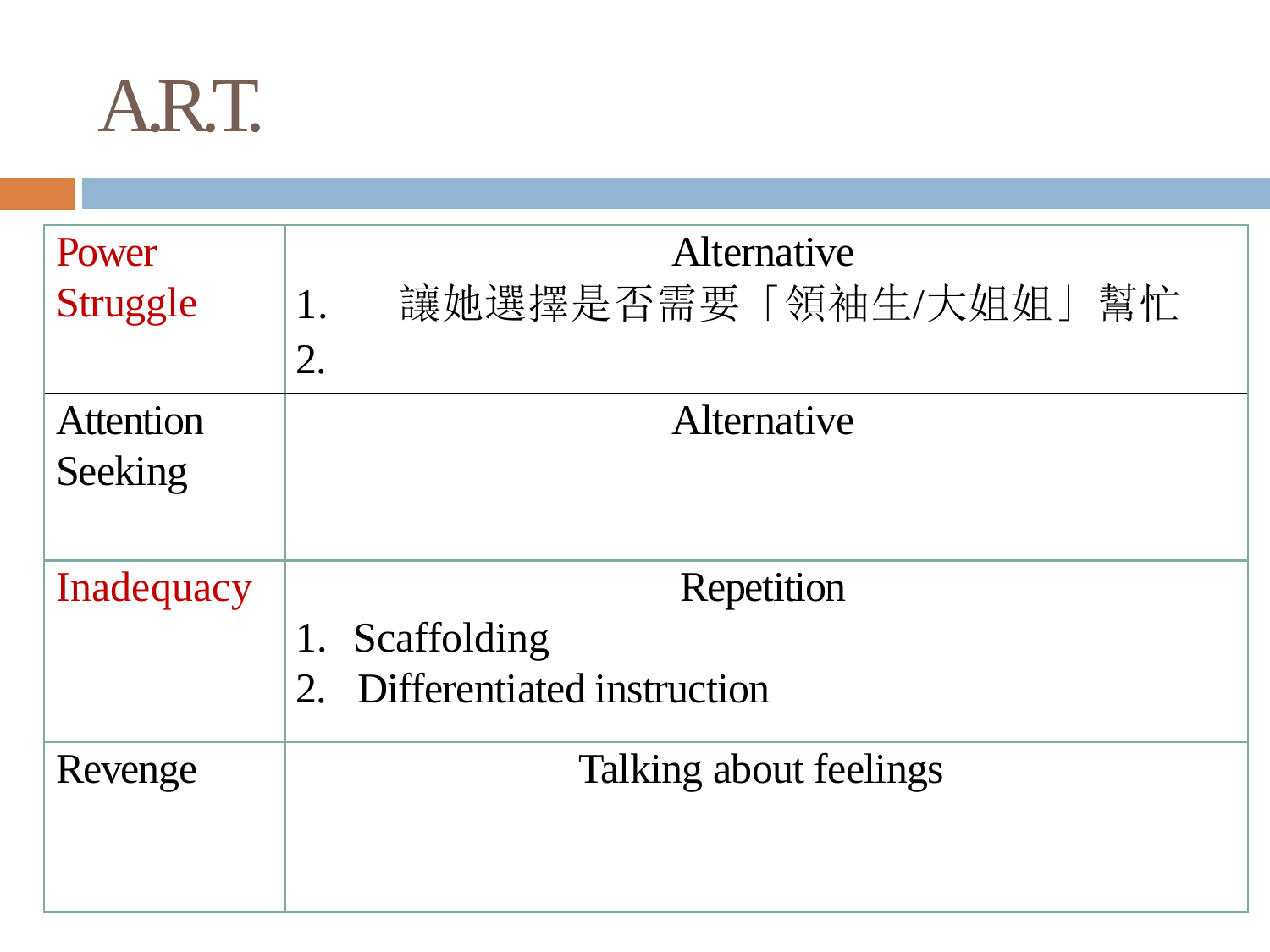

## 學校環境的預防氣氛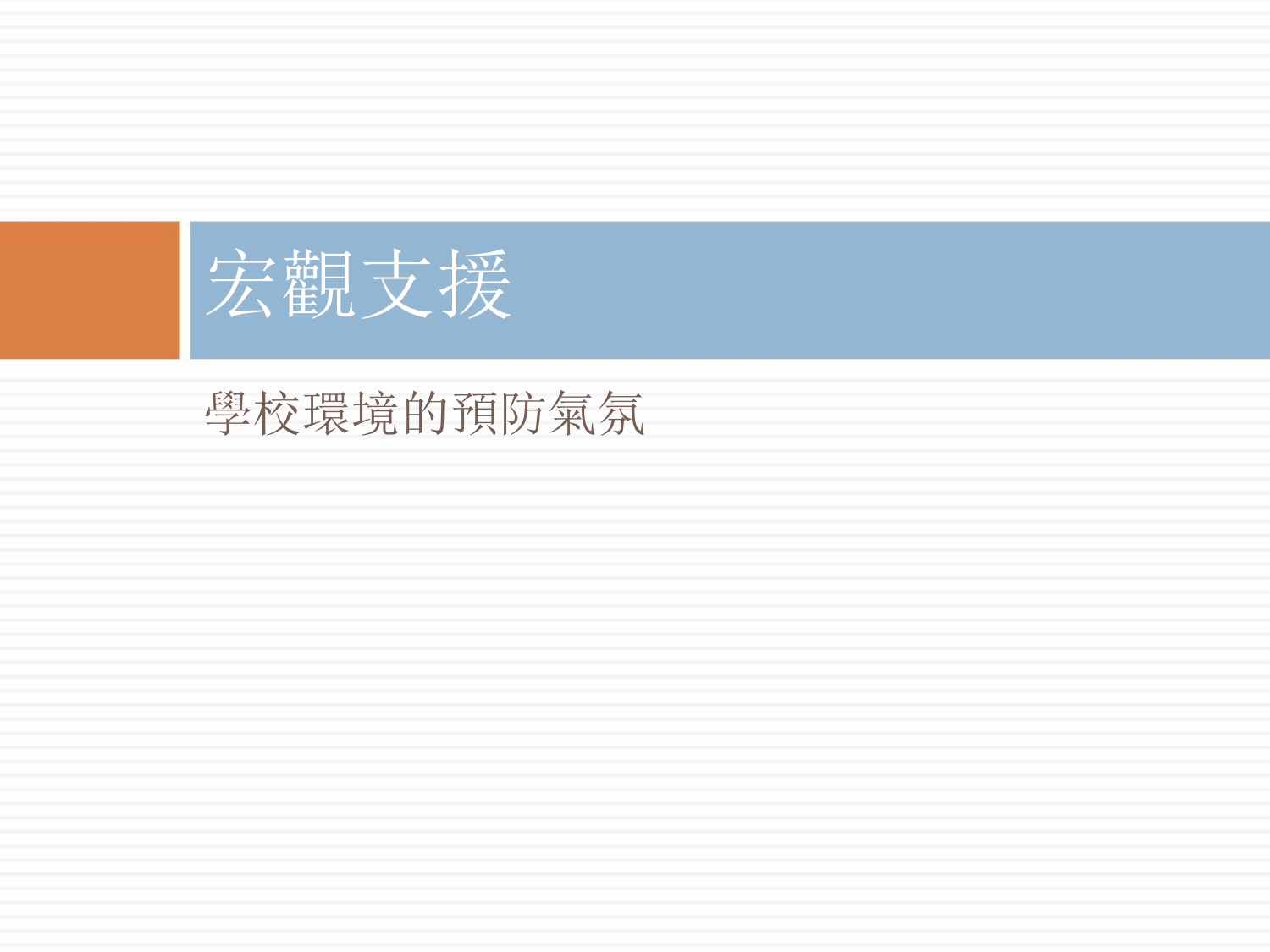$\Box$  "Good teacher-student relationships are critical for students to learn self-control" (empathic mindset)

 or how "punishment is critical for teachers to take control of the classroom" (punitive mindset).

> Okonofua, J. A., Paunesku, D., & Walton, G. M. (2016). Brief intervention to encourage empathic discipline cuts suspension rates in half among adolescents. *Proceedings of the National Academy of Sciences of the United States of America, 113*, 5221-5226.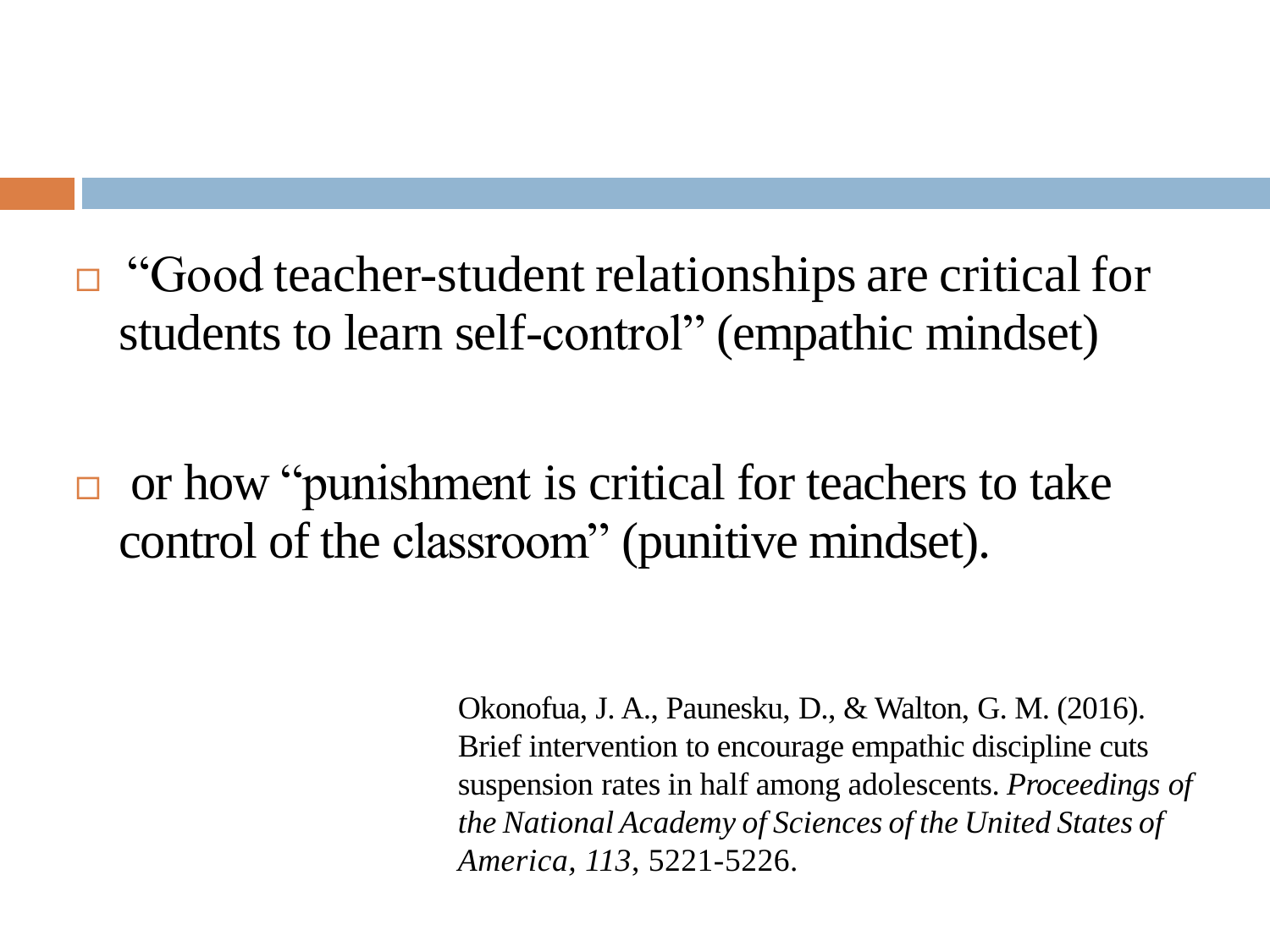# 學生為本的班級經營

- 孩子發展階梯 VS 過高要求 連繫核心價值 VS 隨心所欲 正面鼓勵遵守 VS 負面脅迫 □ 合理邏輯後果 YS 無關因果
- □ 孩子參與自主 VS 過度管理 (over-manage)

Brooks, R., & Goldstein, S. (2008). The mindsets of teachers capable of fostering resilience in students. *Canadian Journal of School Psychology, 23*, 114-126.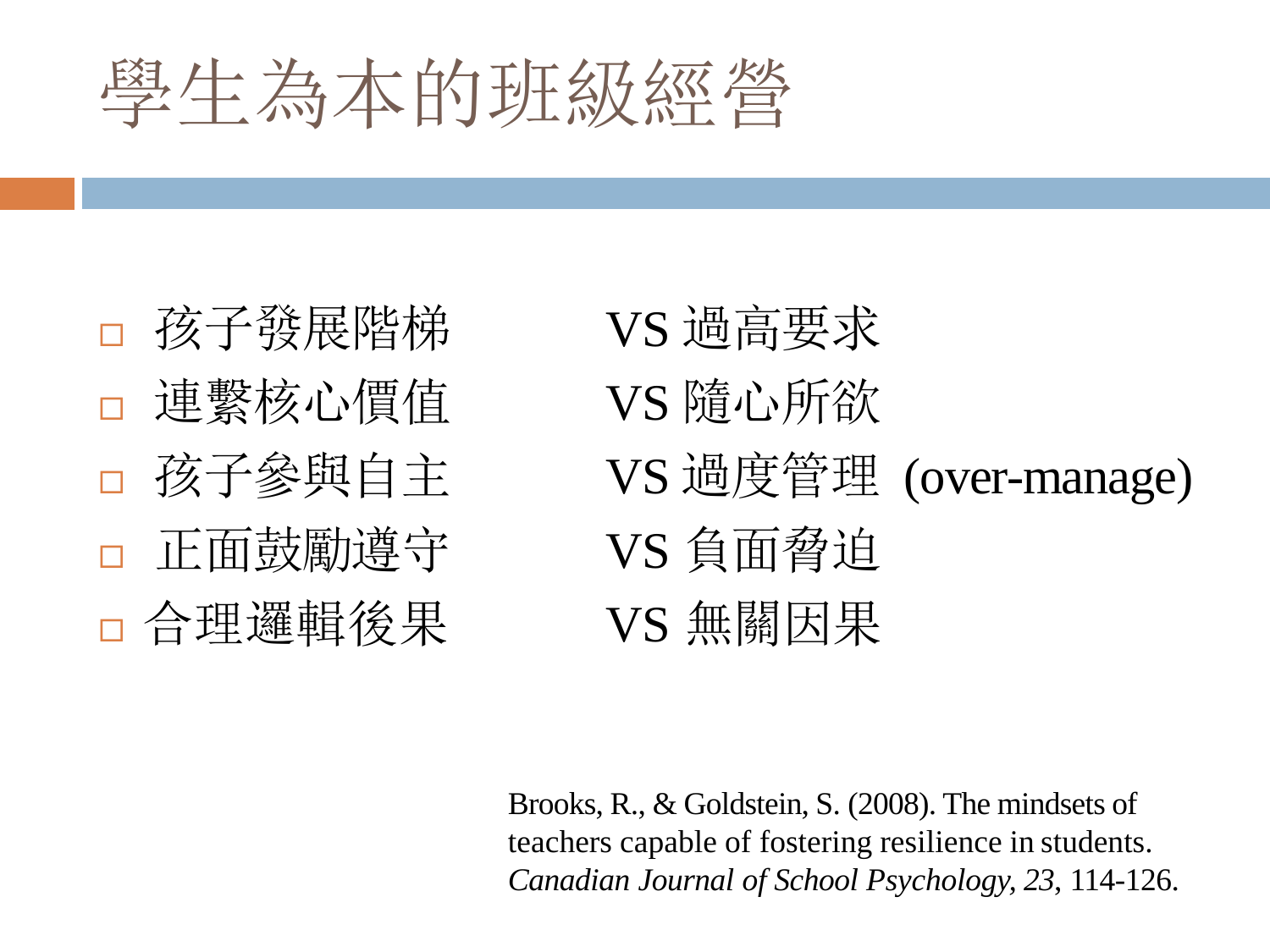# 3R of Student-Centred Discipline

# □ Reinforcing 能強化

□ Reminding 能提醒

□ Redirecting 能指引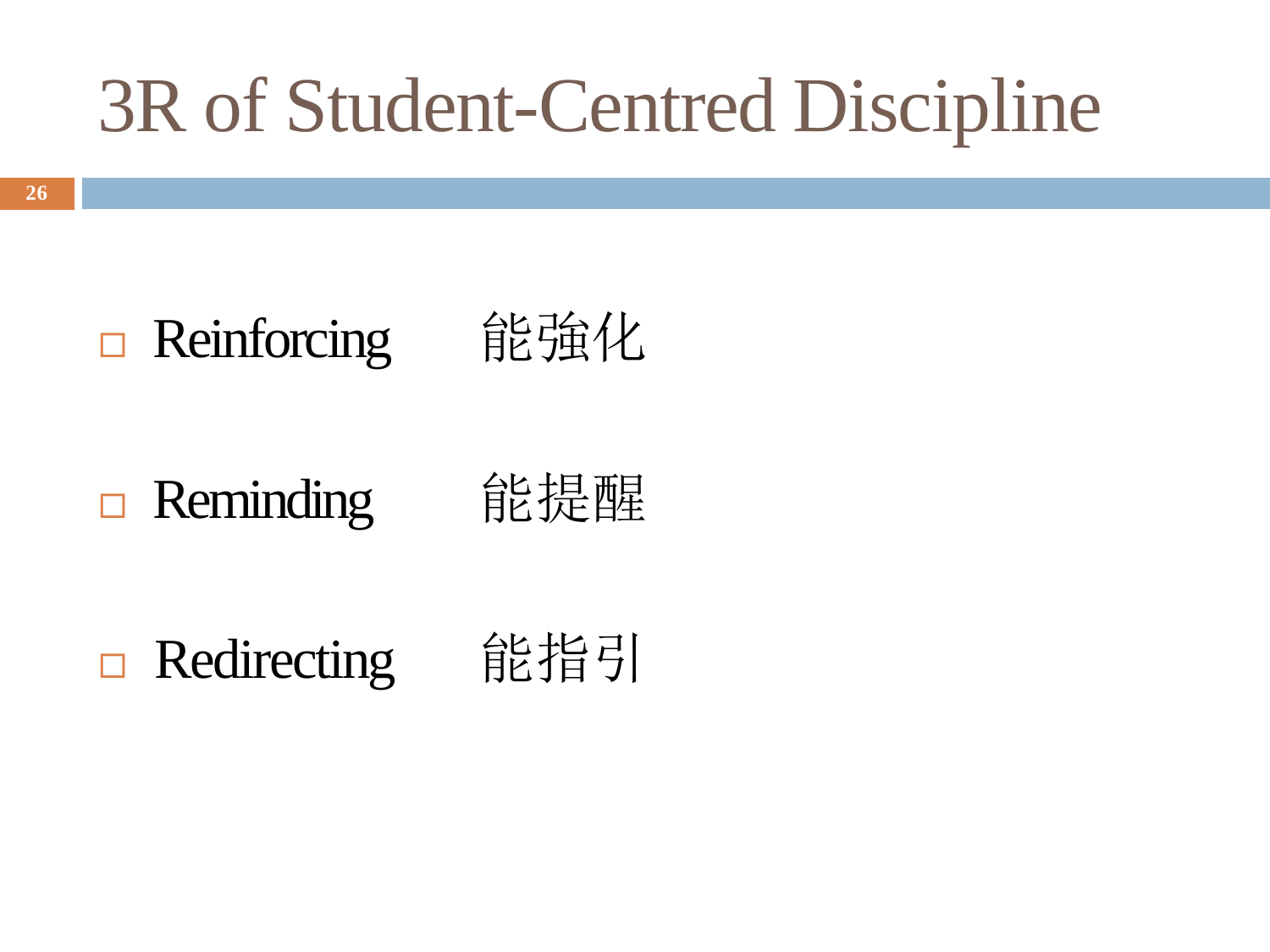

- 1. 「喂!你地肯坐好、拎書本出嚟未呢?」
- 2. 「係咪得坐喺前面嘅同學先聽到鐘聲!」
- 3. 「我見到有啲同學好好已經攞左書出來,準備好上課!」
- 4. 「上課鐘響了後,大家覺得應該點樣準備上課?」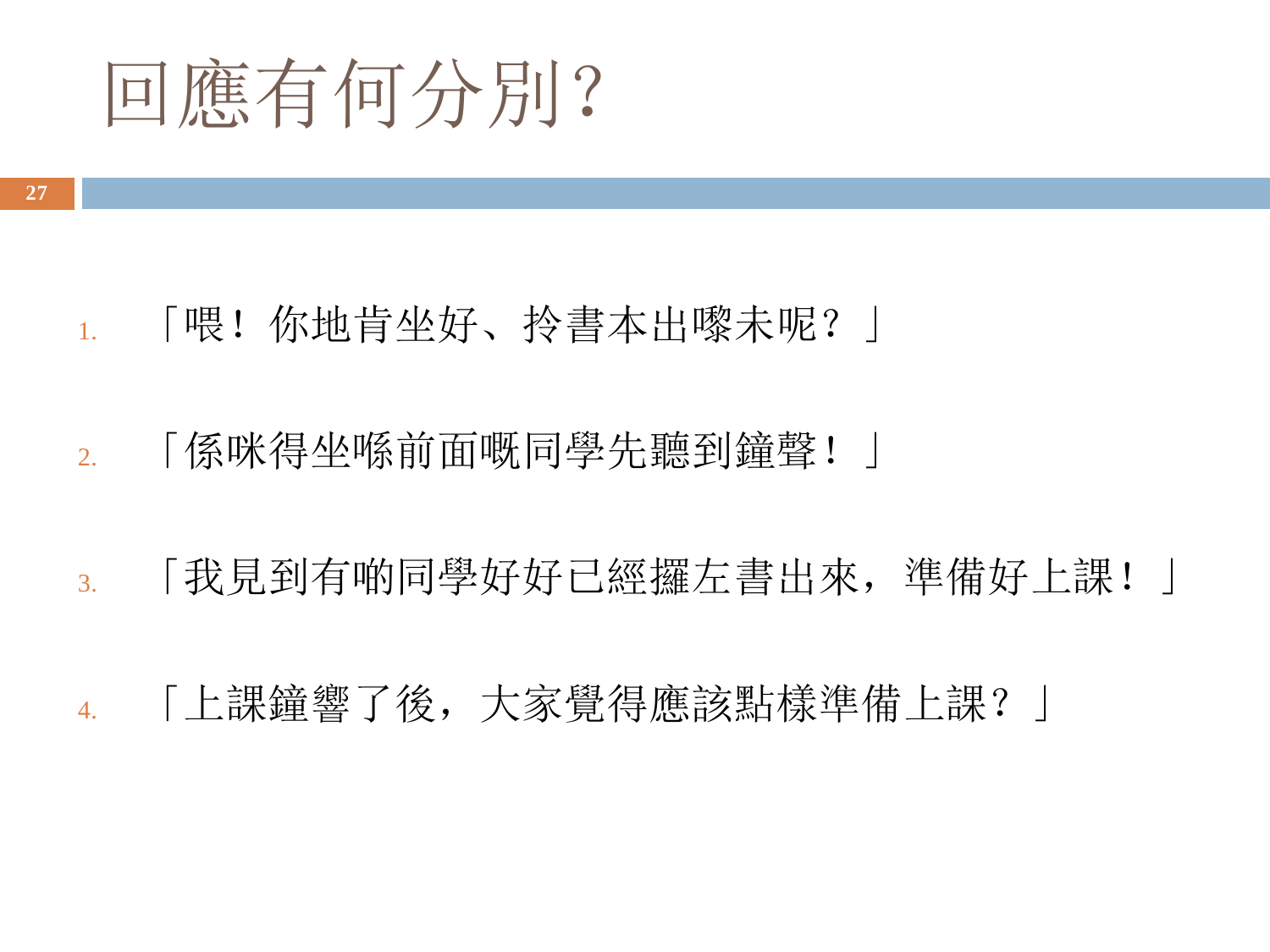# Reinforcing 能強化

- **28**
- □ 適用於所有學生
- 指出具體的行為 (不提學生名稱避免比較)
- 表達對學生的能力及努力有信心 (我見到你…….)
- 指出學生近似的行為 (我發現同學開始……)
- □ 接下來是問一個問題來擴大學生的思維 (你如何做 得到……)
- 強調老師個人認可的描述
- 反映了重要的目標和價值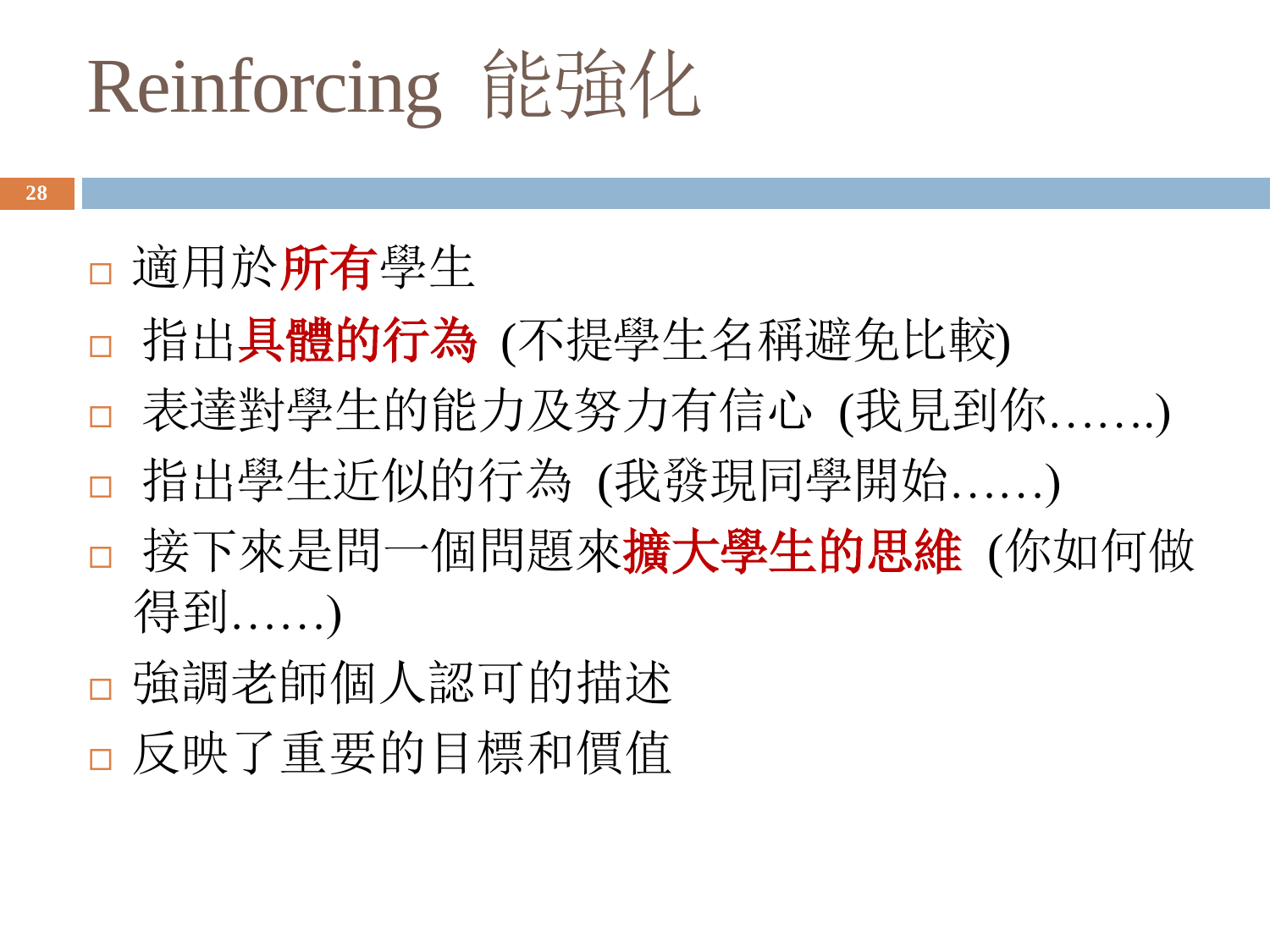# Reminding 能提醒

- □ 假設: 學生是有能力的學習者, 有良好的意圖
- 日能自我控制和有內在動機
- 幫助學生記住期望
- 提示孩子自己記住期望
- 基於明確確定的期望
- □ 簡短
- 一個問題或陳述
- 主動或被動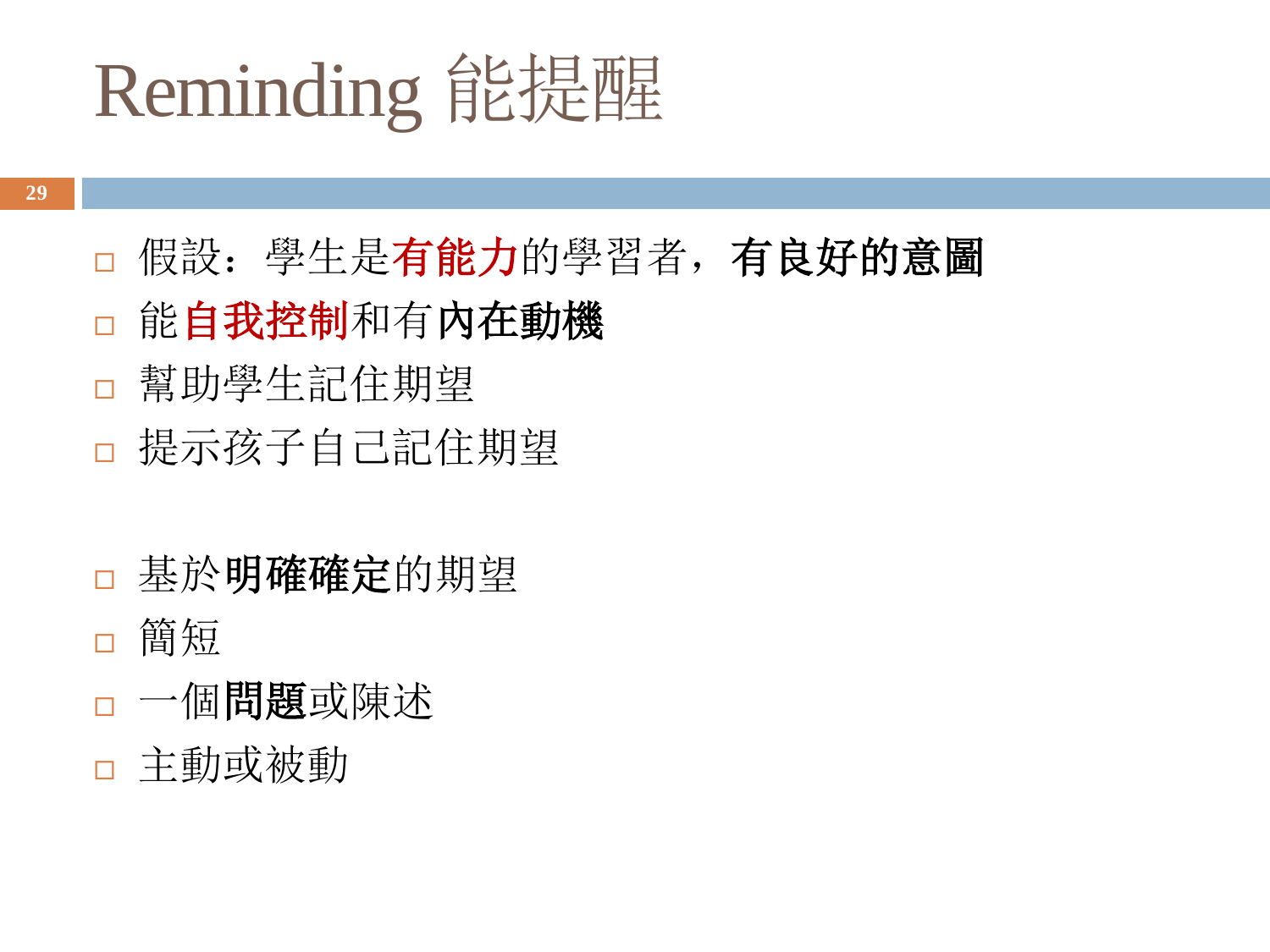## Reminding 能指引





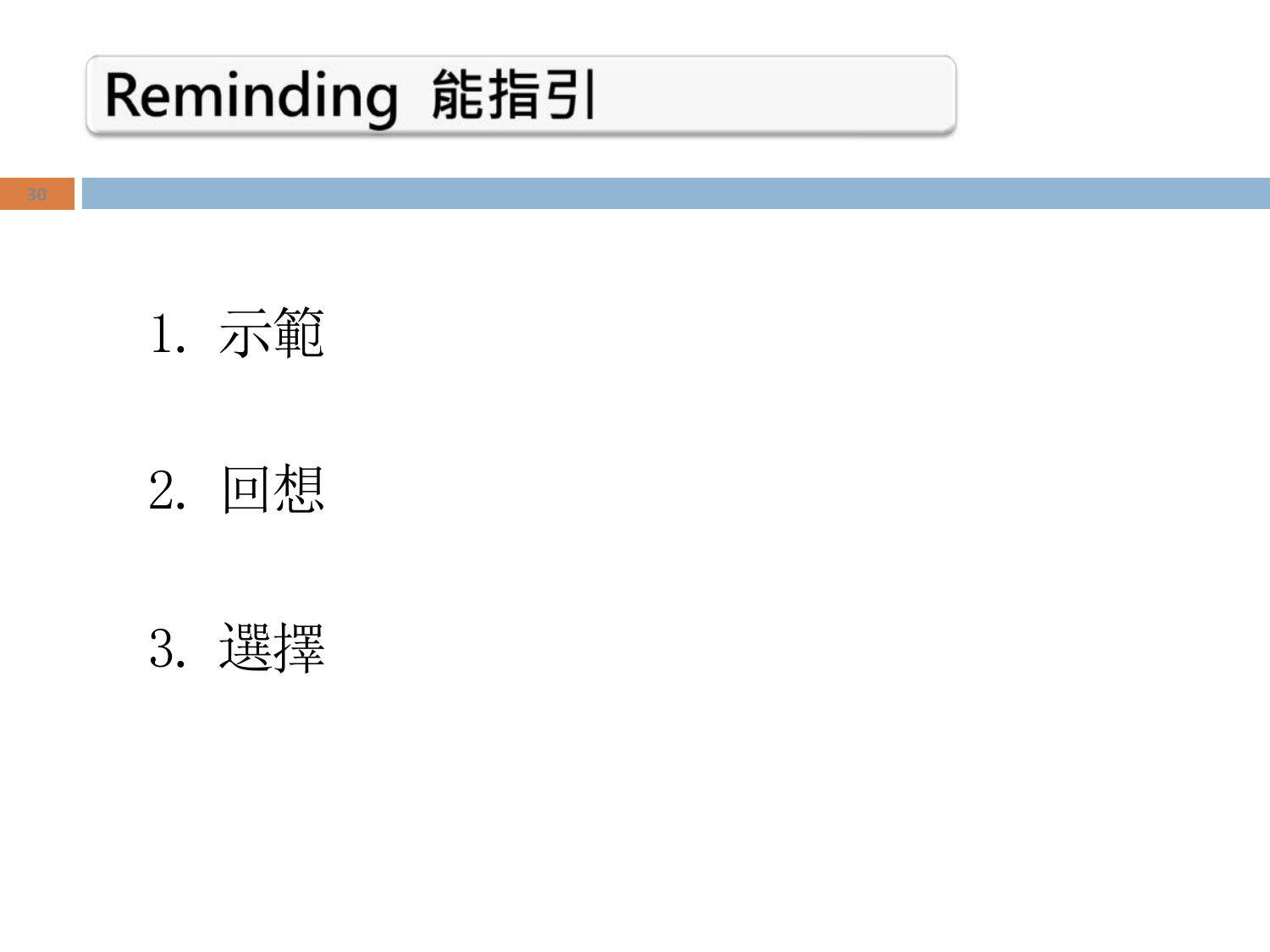## 良好師生關係

- 較佳的內在學習動機 (intrinsic motivation) 及學習效能 (self-efficacy)
- 較樂意投入於學習工作
	- 較能積極主動參與較複雜的遊戲
	- 較少有退卻的行為
- 受智力的影響較少
- 較少有攻擊性行為表現 (behavioral inhibition)
- 展現有彈性的行為模式 (cognitive flexibility)

Ahnert, L., Milatz, A., Kappler, G., Schneiderwind, J., & Fischer, R. (2013). The impact of teacher–child relationships on child cognitive performance as explored by a priming paradigm. *Developmental Psychology, 49*, 554-567.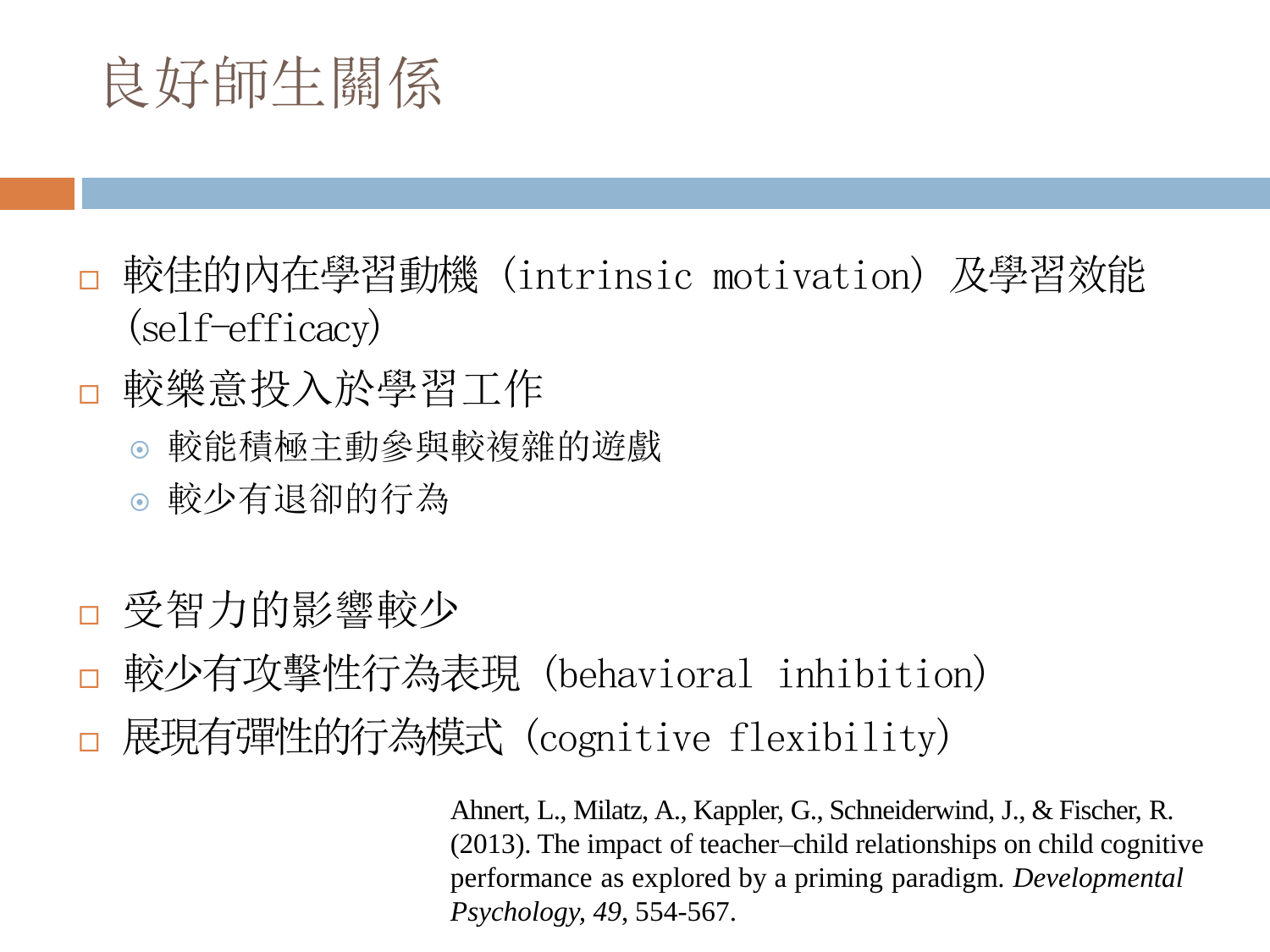## Proactive & Reactive

- 預防性
- 在情況惡化前介入處 理,作出可行的改為 正面的班級管理
- 對正面行為會給予恰 當回應

#### 積極主動策略 地名美国巴拿马卡 被動回應策略

- 補救性
- 在問題行為出現後作 出反應
- □ 反應通常為懲罰

Roorda, D. L., Koomen, H. M. Y., Spilt, J. L., & Oort, F. J. (2011). The influence of affective teacher student relationships on students'school engagement and achievement: Ameta-analytic approach. *Review of Educational Research, 81*, 493-539.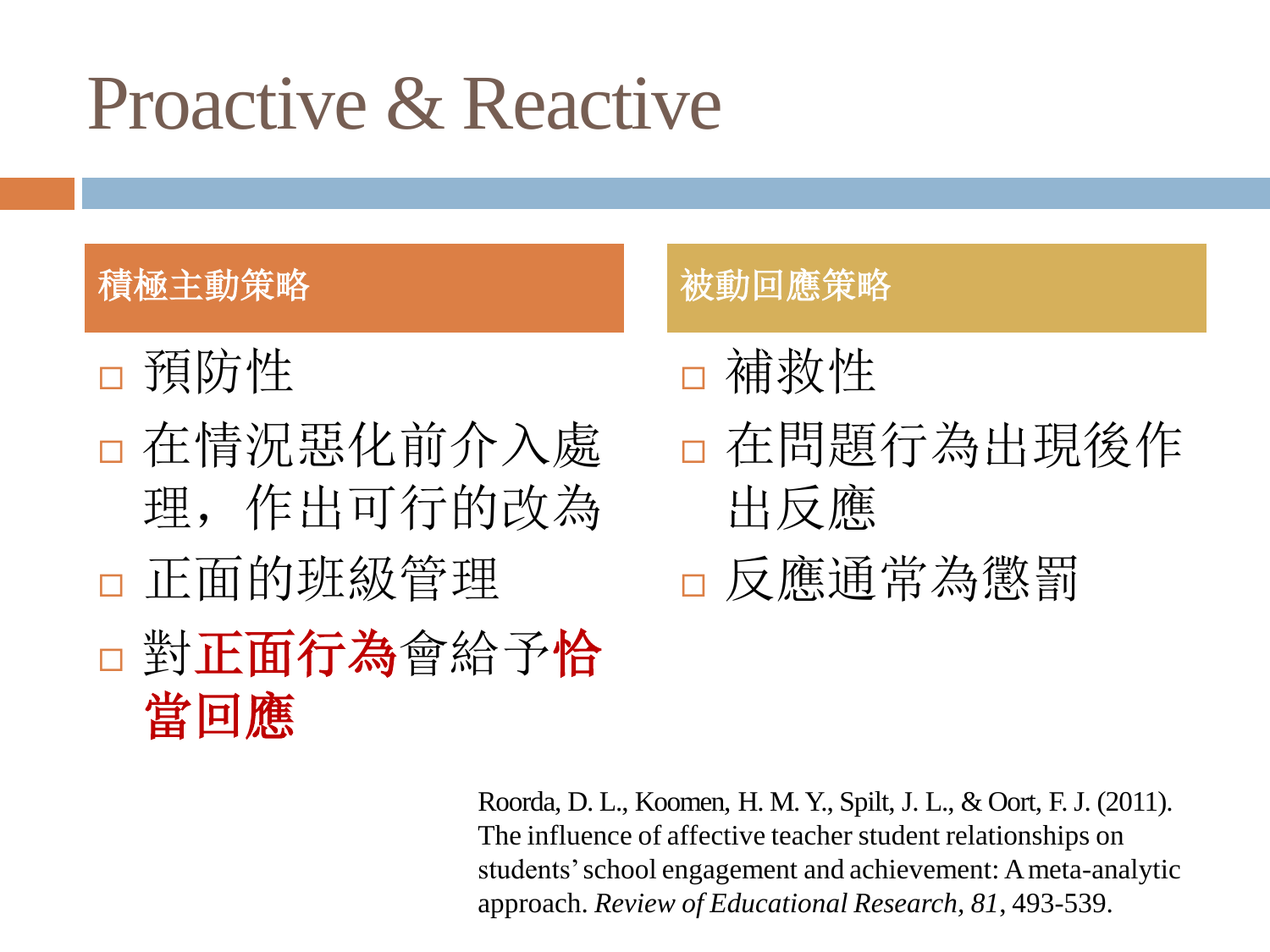$\Box$  "... to perceive discipline as a teaching process rather than as a process of intimidation and humiliation." (Brooks & Goldstein, 2008, p. 116)

Brooks, R., & Goldstein, S. (2008). The mindsets of teachers capable of fostering resilience in students. *Canadian Journal of School Psychology, 23*, 114-126.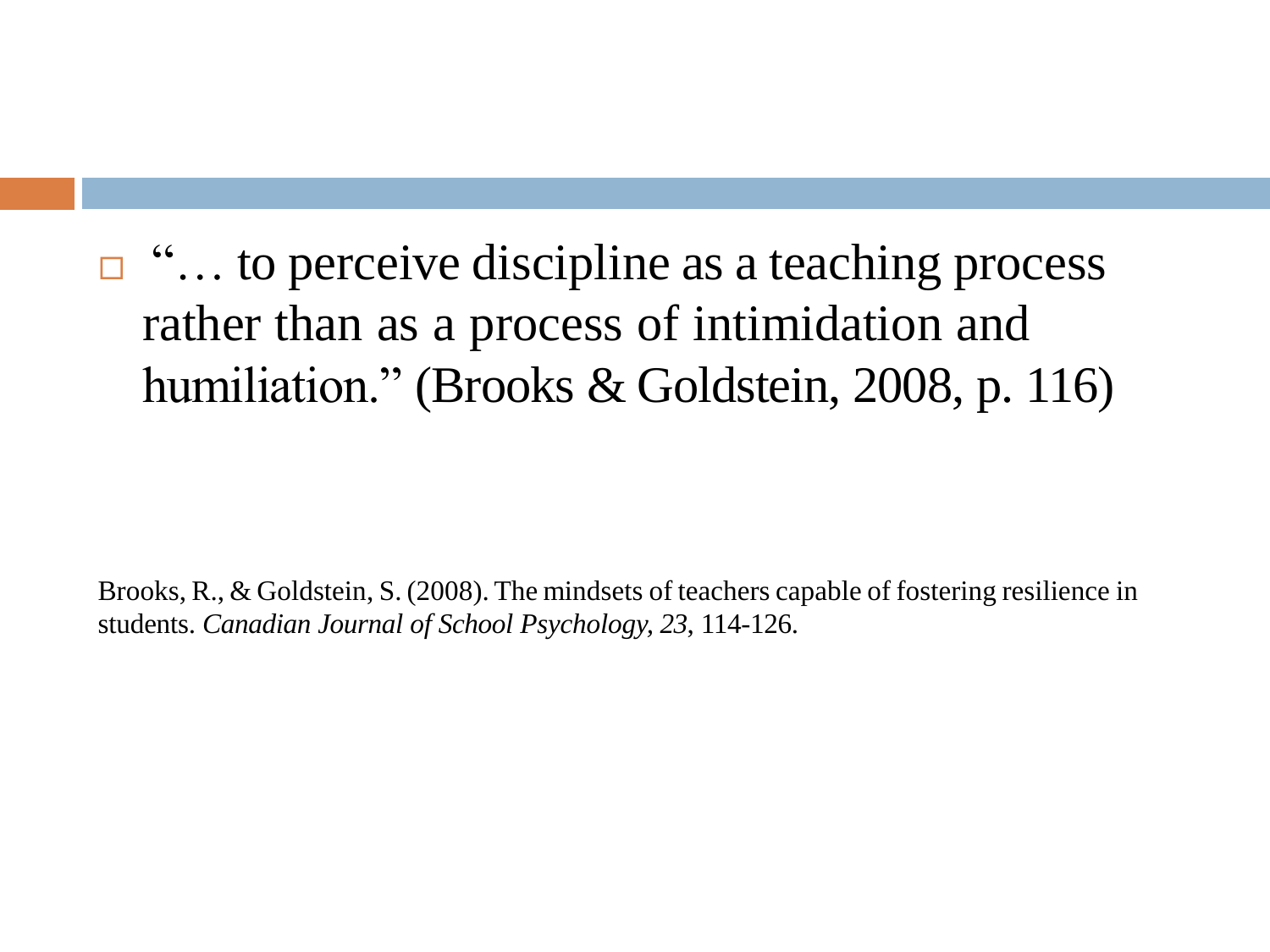# 學生為本的班級經營

- □ 學生發展階梯 VS 過高要求 連繫核心價值 VS 隨心所欲 正面鼓勵遵守 VS 負面脅迫 □ 合理邏輯後果 VS 無關因果
- □ 學生參與自主 VS 過度管理 (over-manage)

Brooks, R., & Goldstein, S. (2008). The mindsets of teachers capable of fostering resilience in students. *Canadian Journal of School Psychology, 23*, 114-126.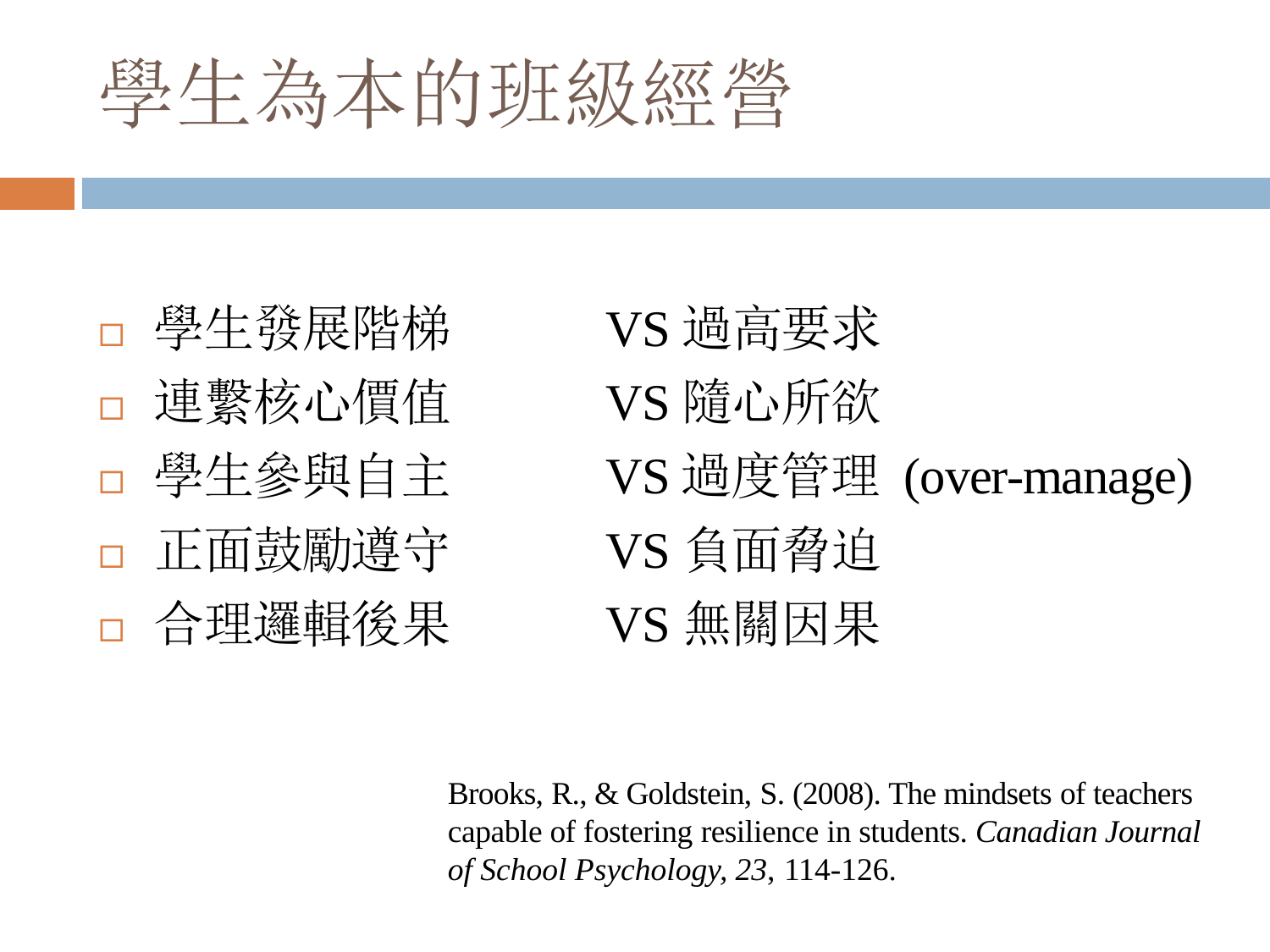# 3R of Student-Centred Discipline

# □ Reinforcing 能強化

## □ Reminding 能提醒

□ Redirecting 能指引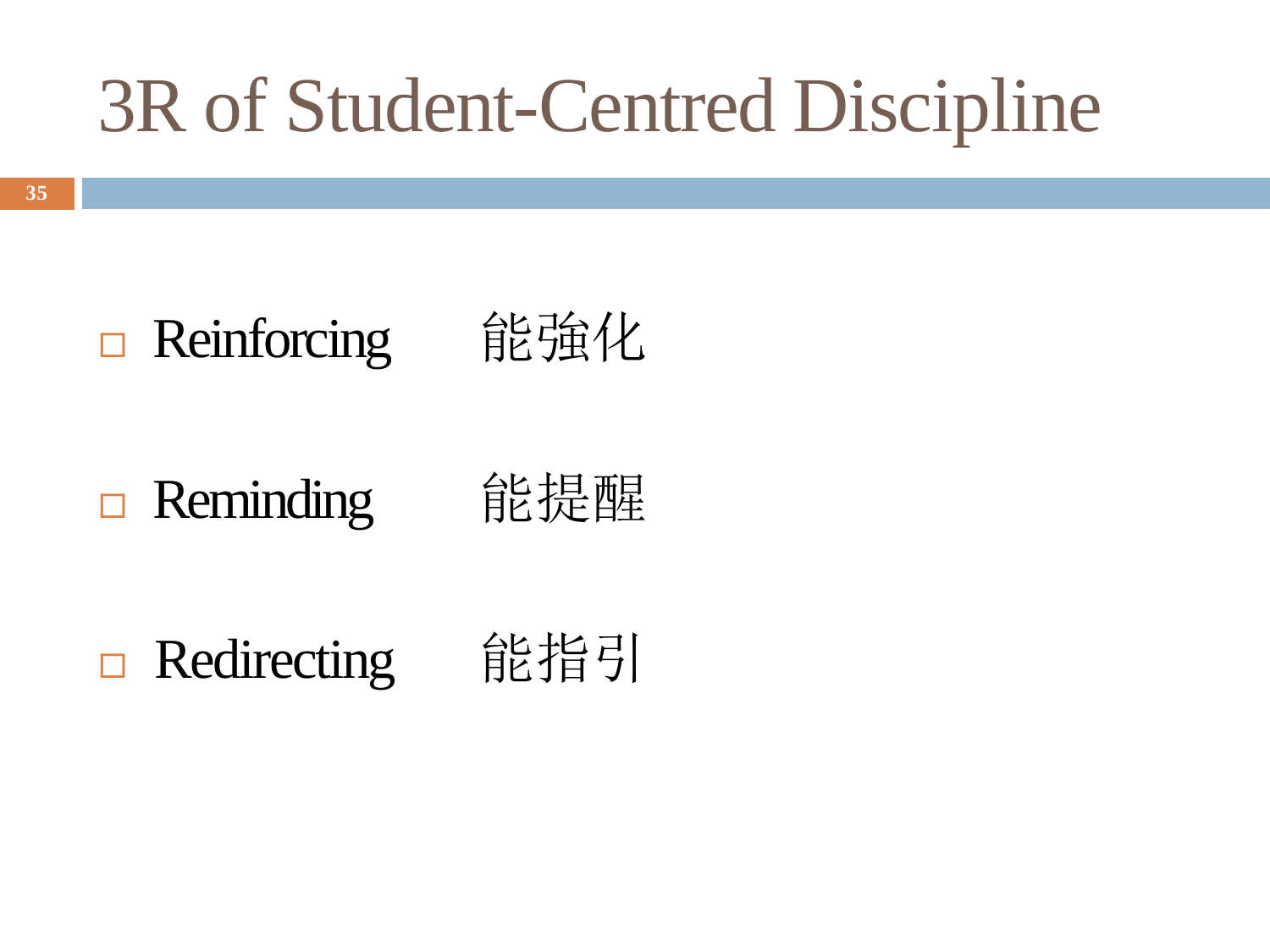

## 學生個人成長發展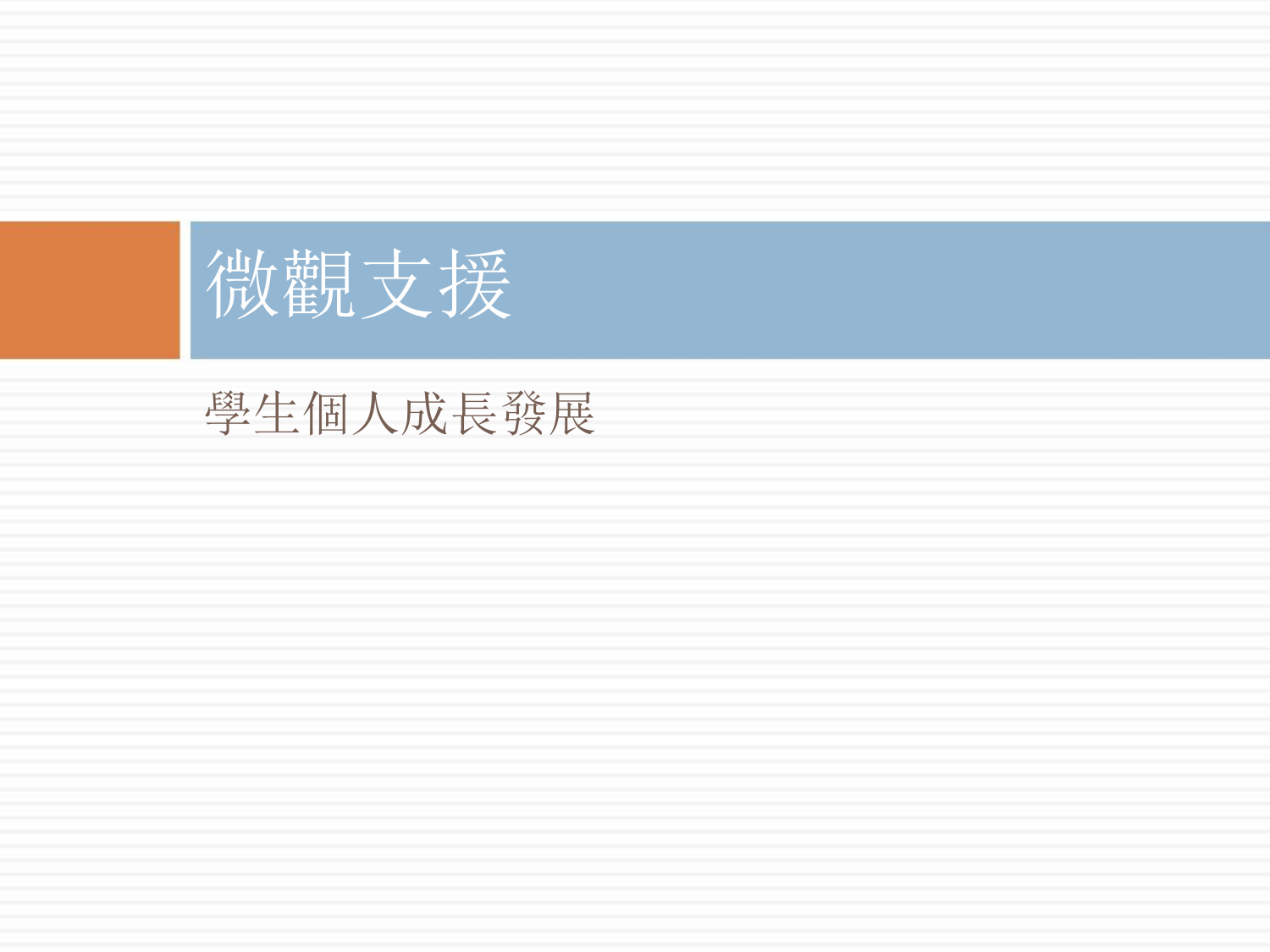# 成長心態的3個強調

□ 經驗改變能力: 「當你專心做事、努力思考時, 你的腦袋就會慢慢發展!」「大腦和身體其他部 分一樣,愈用得多愈發達﹗」 隨着時間進步:「你還未懂得除數,就像你從前 未懂得加數一樣。」「爸爸不期望你一次答對所 有問題;爸爸希望見到的是你一步一步學習,愈 懂愈多。| □ 策略使用: 「我見到你學會先圈出題目的加減符 號再做題目,我覺得這個方法很不錯。|「你剛

剛使用過什麼方法?你還可以用什麼方法?」

家庭有教: 培養孩子的「成長心態」 https://ol.mingpao.com/php/family3.php?nodeid=1537815052017&subcate=parentchild&issue=20180925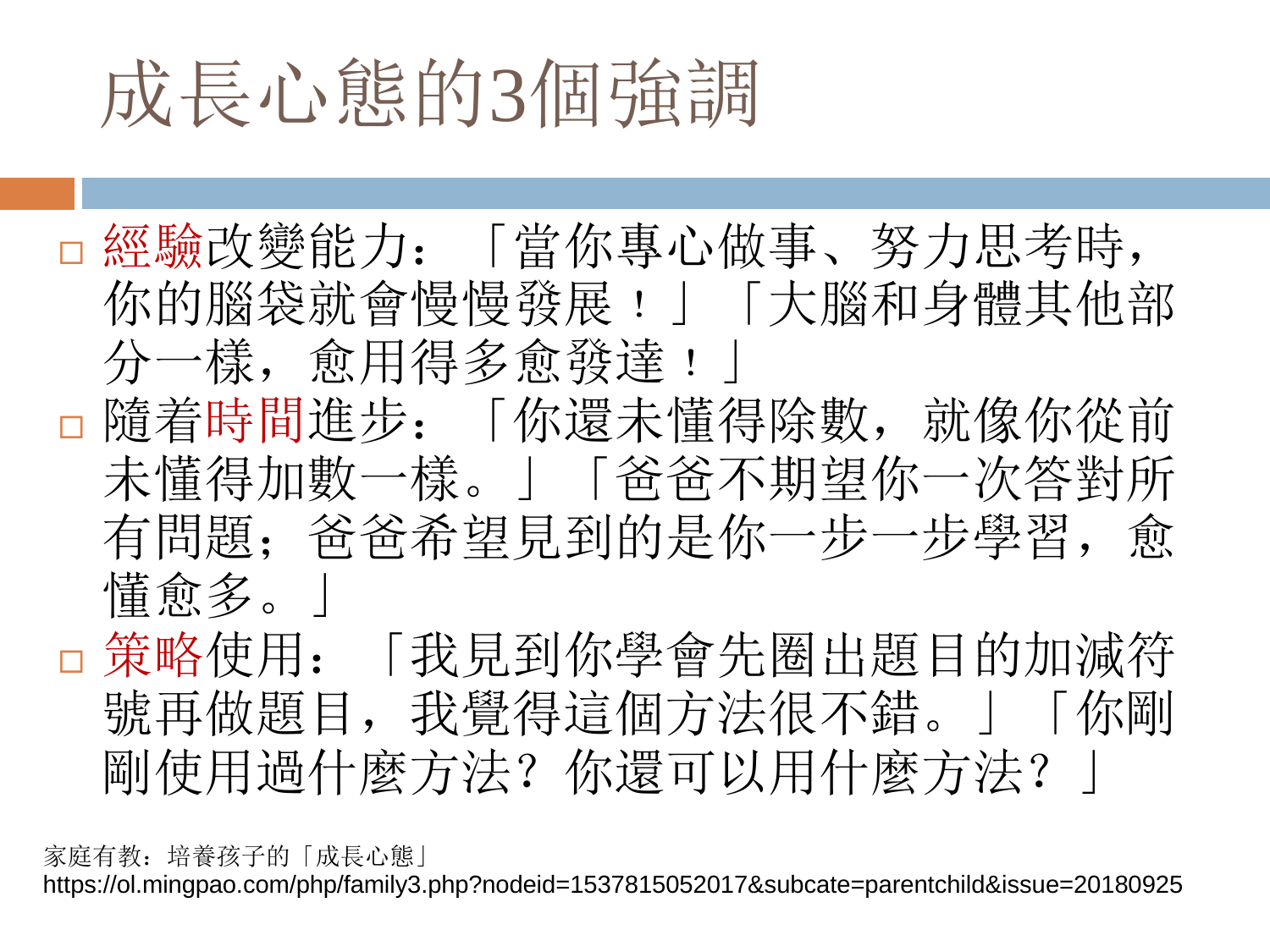

T:Thought V: Verbal B: Behavioral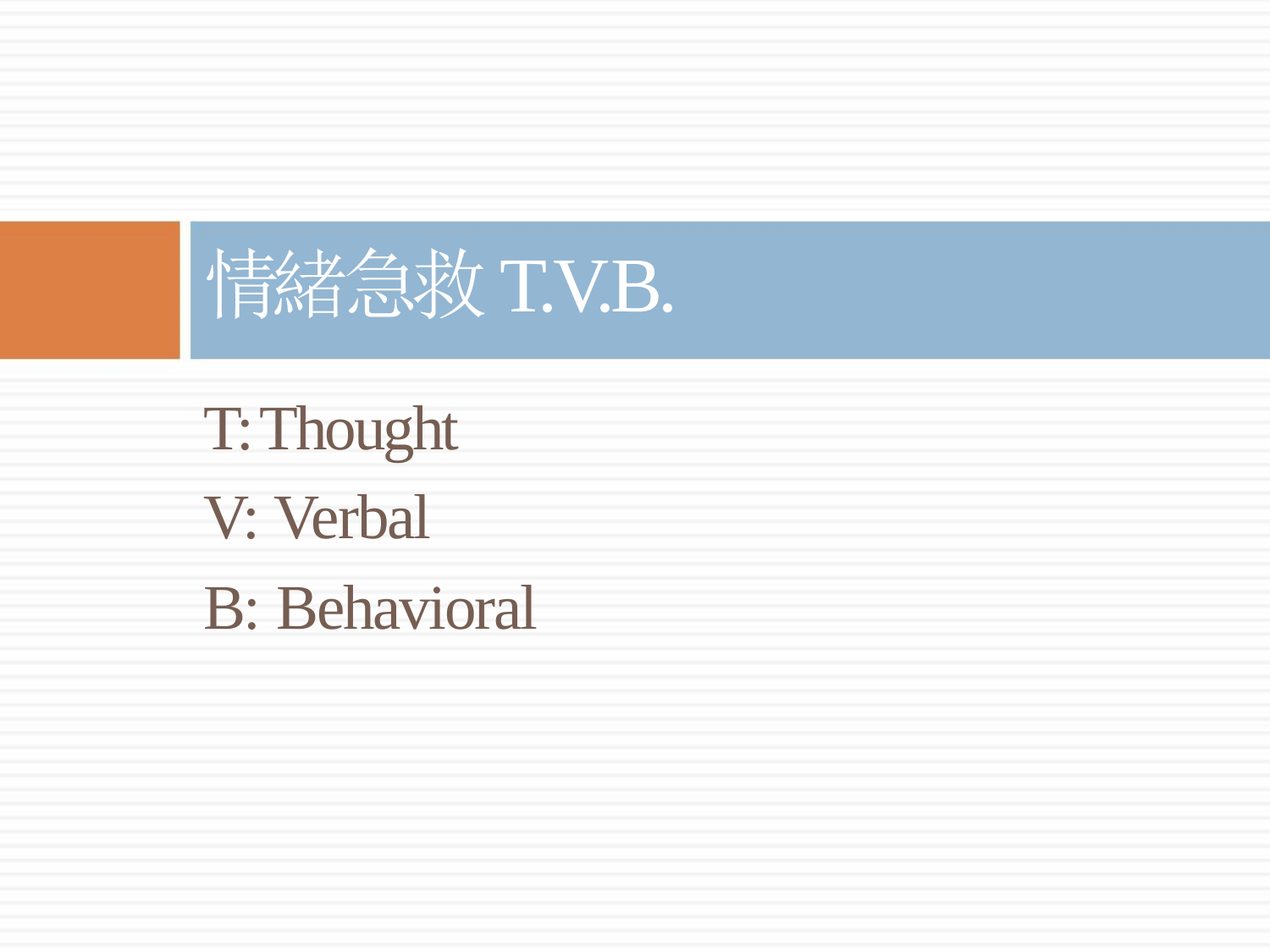# Thought 想法

Cognitive Reappraisal 認知重估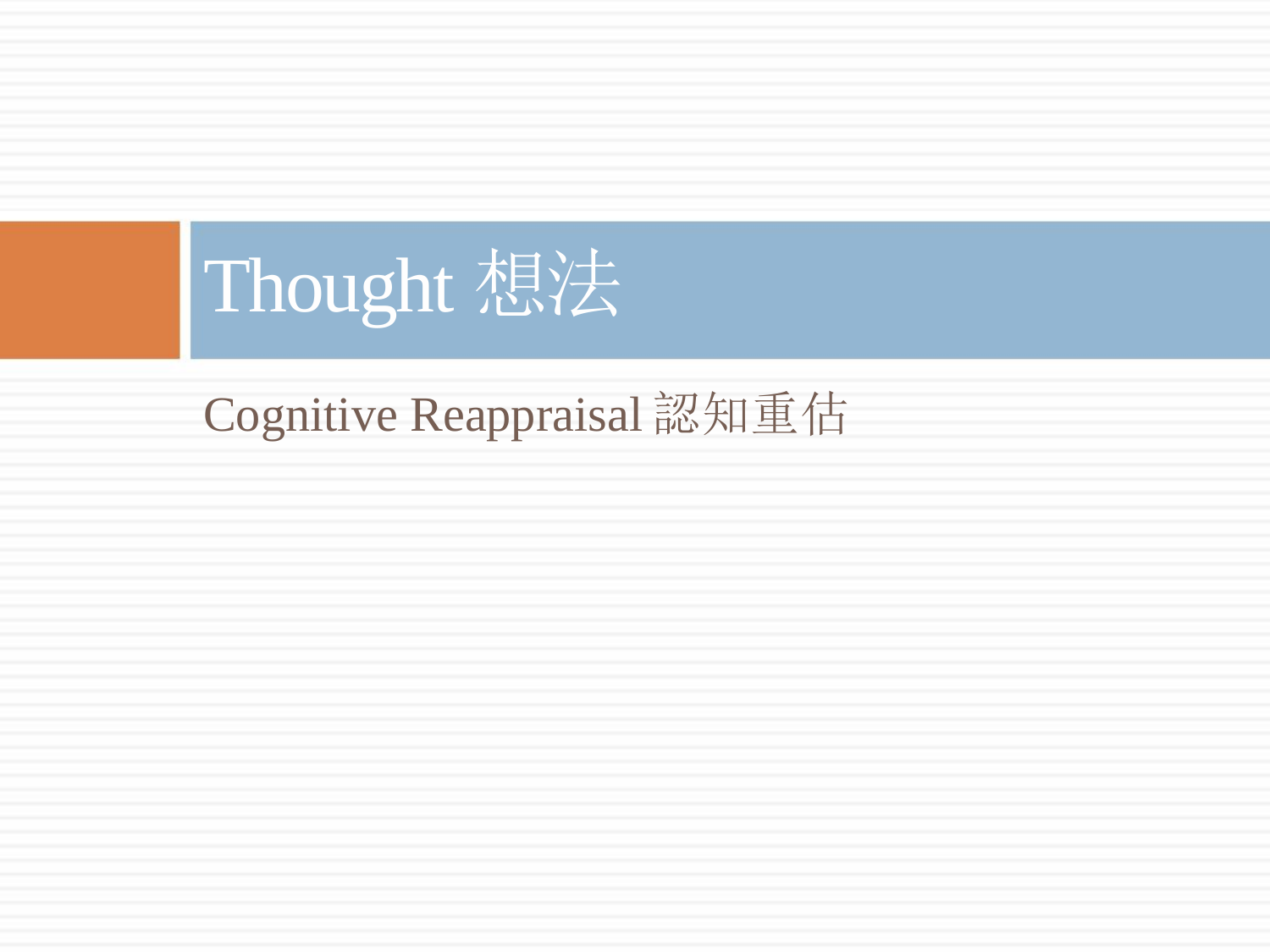# 有冇幫助的想法?

- 以事實或實際資料為 基礎
- 合符情理
- 沒誇張、不輕視
- 讓情緒平和下來
- 使人有能力(正面)面 對

 沒有事實根據 誇大負面後果 令焦慮不安升級 使人逃避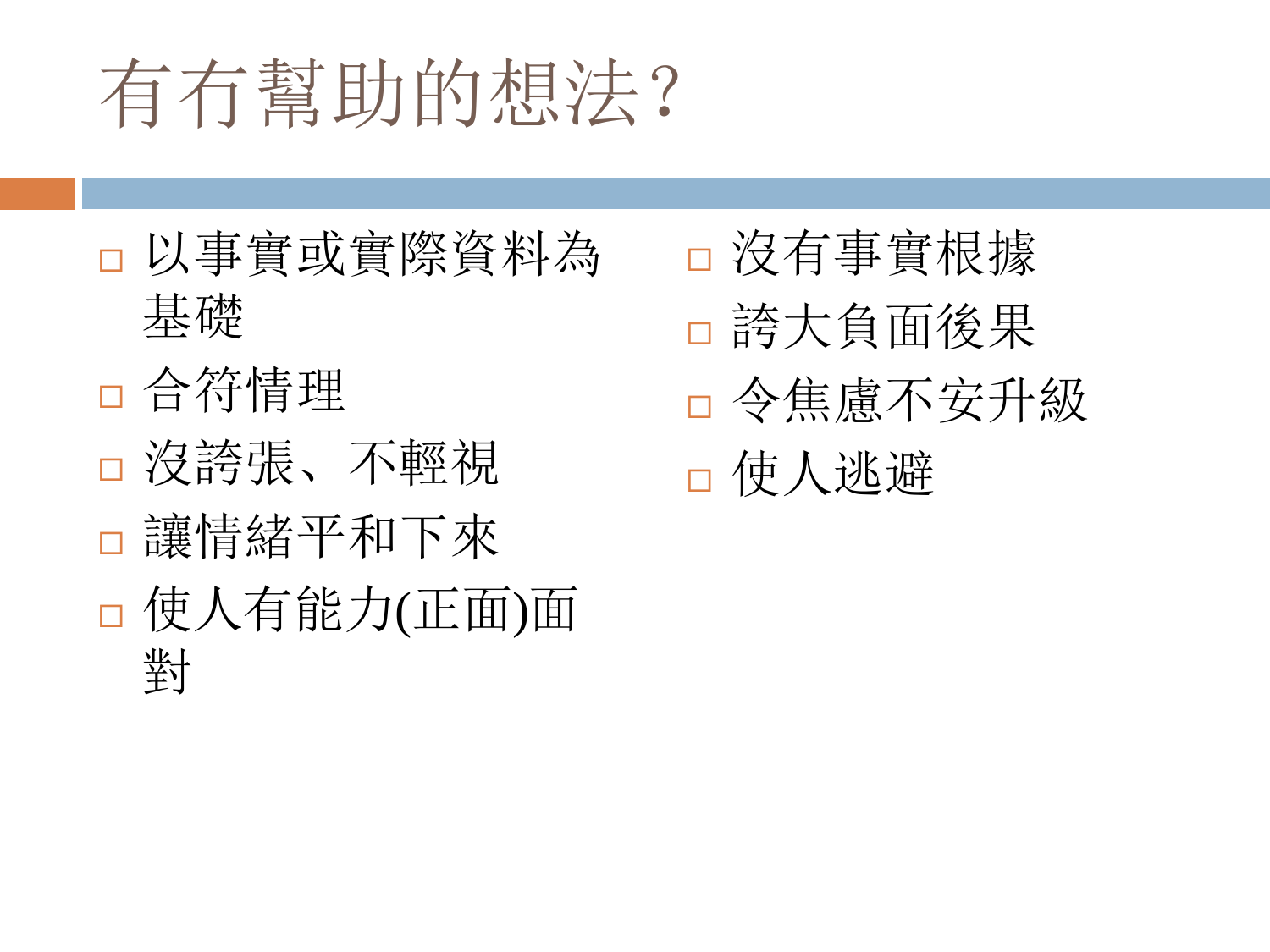

(Rood, Roelofs, Bögels & Arntz, 2012)

| A | 反覆思慮型:<br>不斷思考事情發生的原因                 |
|---|---------------------------------------|
| B | 平安接受型:<br>接受事情已經發生,無論結果是好與壞,均平安接受     |
| C | 抽離觀察型:<br>從第三者的角度,<br>觀察整件事件的發生、起承轉合等 |
| D | 正向重估型:<br>將事件重新評估演繹,再思考事件為自己帶來的成長     |

Rood, L., Roelofs, J., Bögels, S. M., Arntz, A. (2012). The effects of experimentally induced rumination, positive reappraisal, acceptance, and distancing when thinking about a stressful event on affect states in adolescents. *Journal of Abnormal Child Psychology, 40, 73-84.*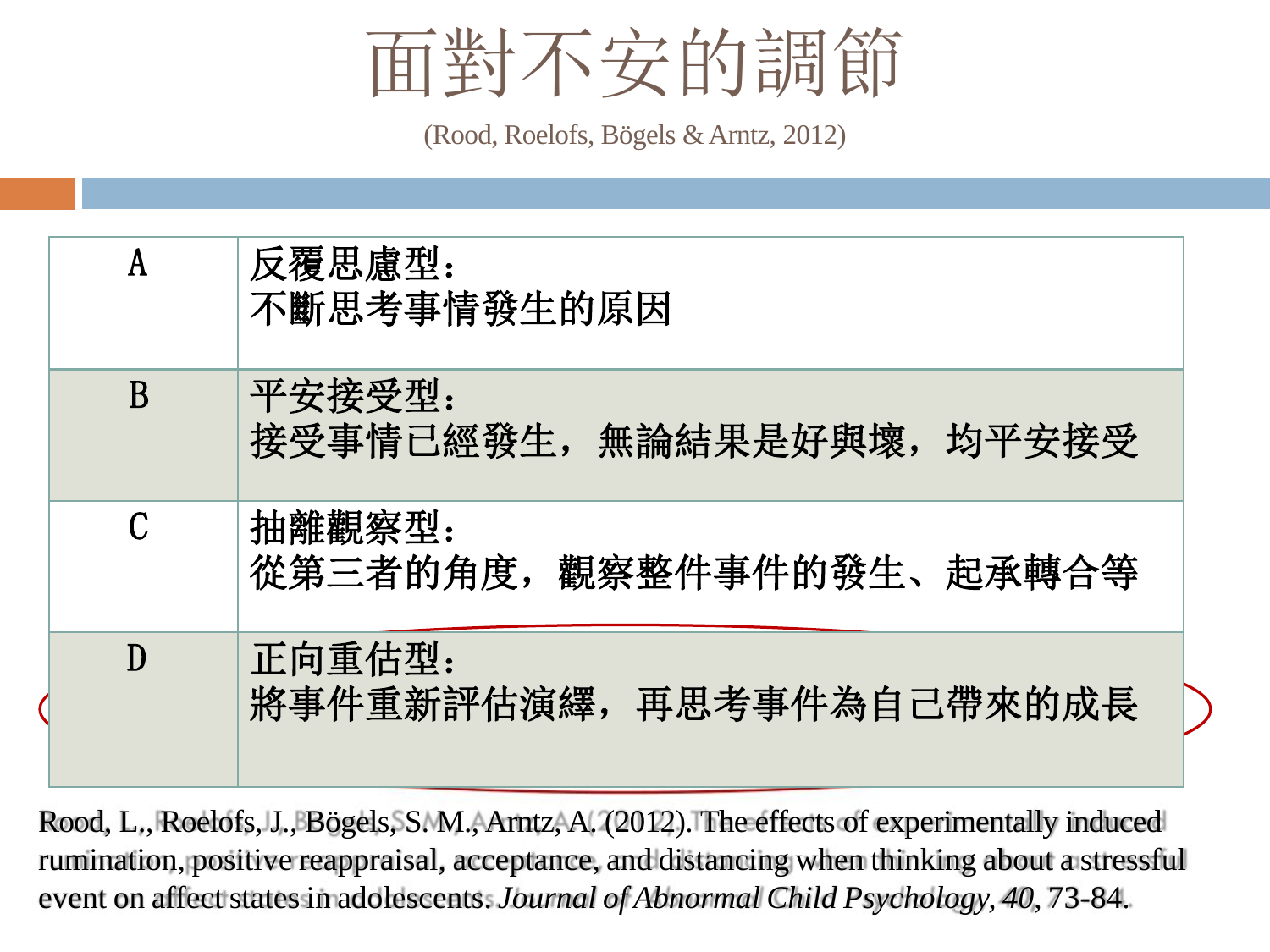# (Rood, Roelofs, Bögels, &Arntz, 2012) 正面及負面感覺

## 正向重估:

- 最有效提升正面感覺、減低負面感覺
- 「事件最終如何令我更強」(how this event has finally made me stronger)
- □抽離觀察: 相對無效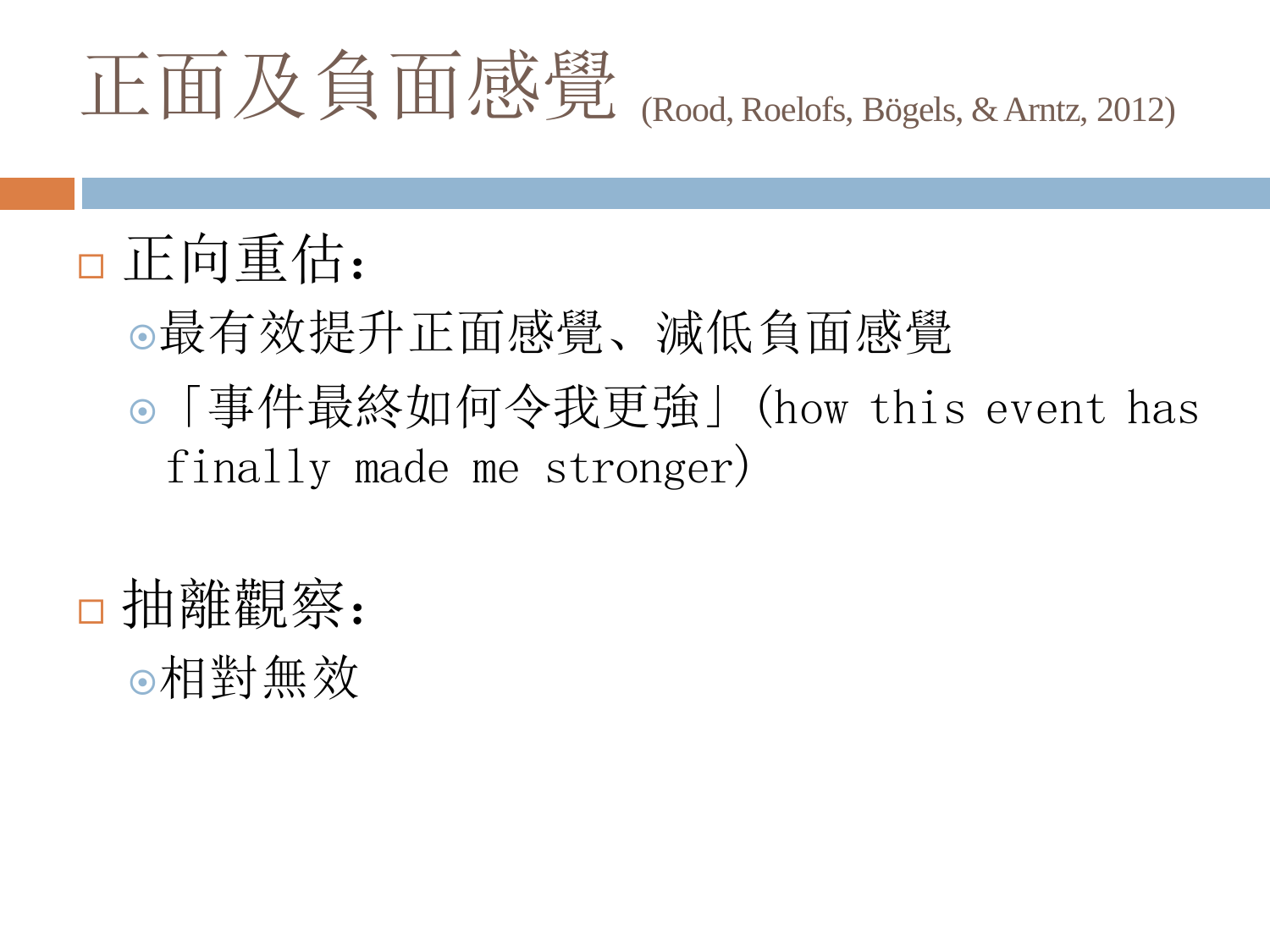想法句式

## 感覺/身體反應:「我很期待」、「讓我更集中 精神」

- 過程:「雖然輸了比賽,但我的努力令我進步 了!」
- 結果:「比賽輸了,我雖然不開心,但其實也 沒有甚麼大不了,下一次又會再盡力!」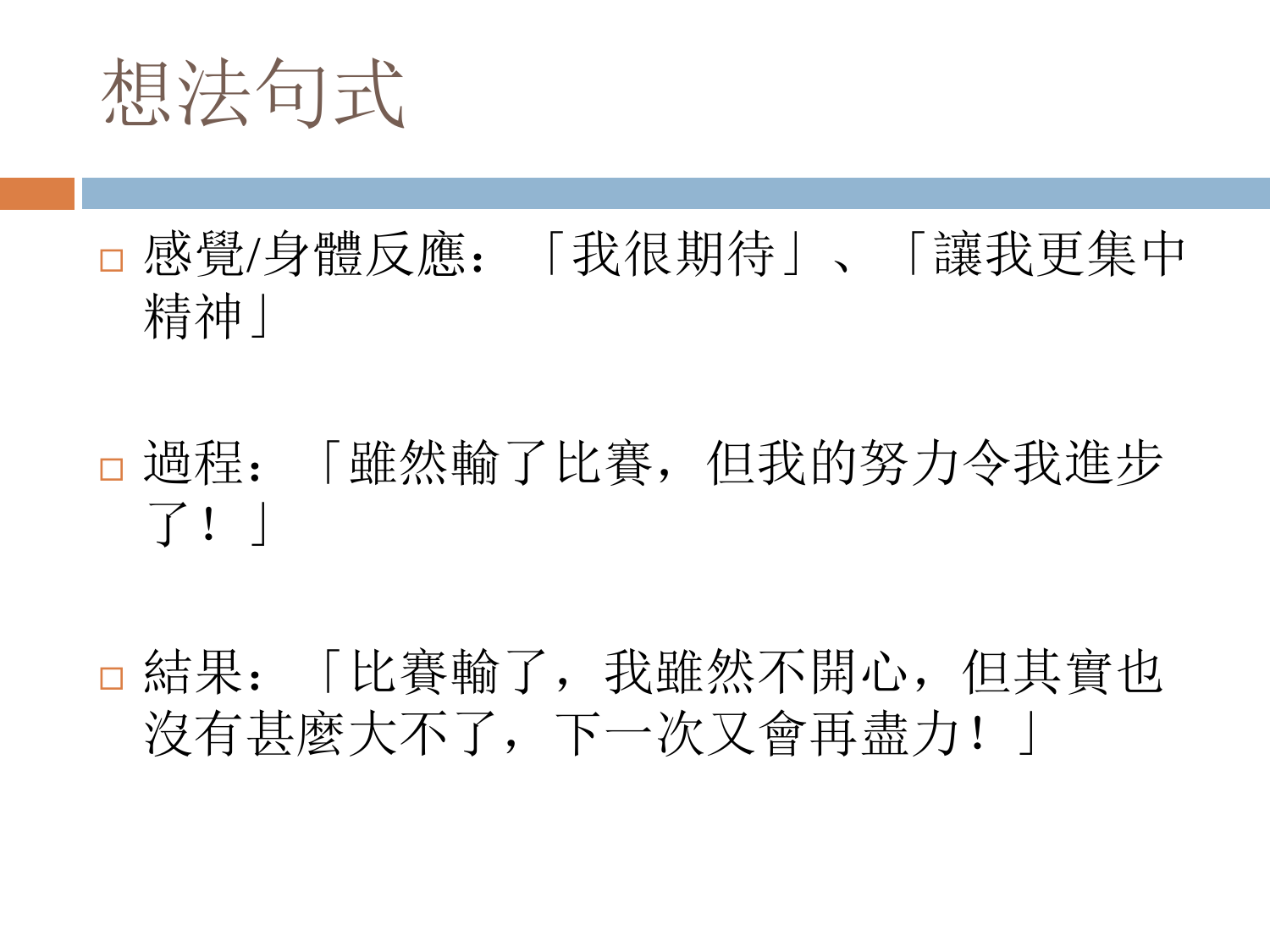# V: Verbal Expression 情緒表達

- Aware 察覺 Acknowledge 承認 □ Accept 接受
- Understand 起因 □ Name/ Label 命名 **Optimize/ Regulate 調節**

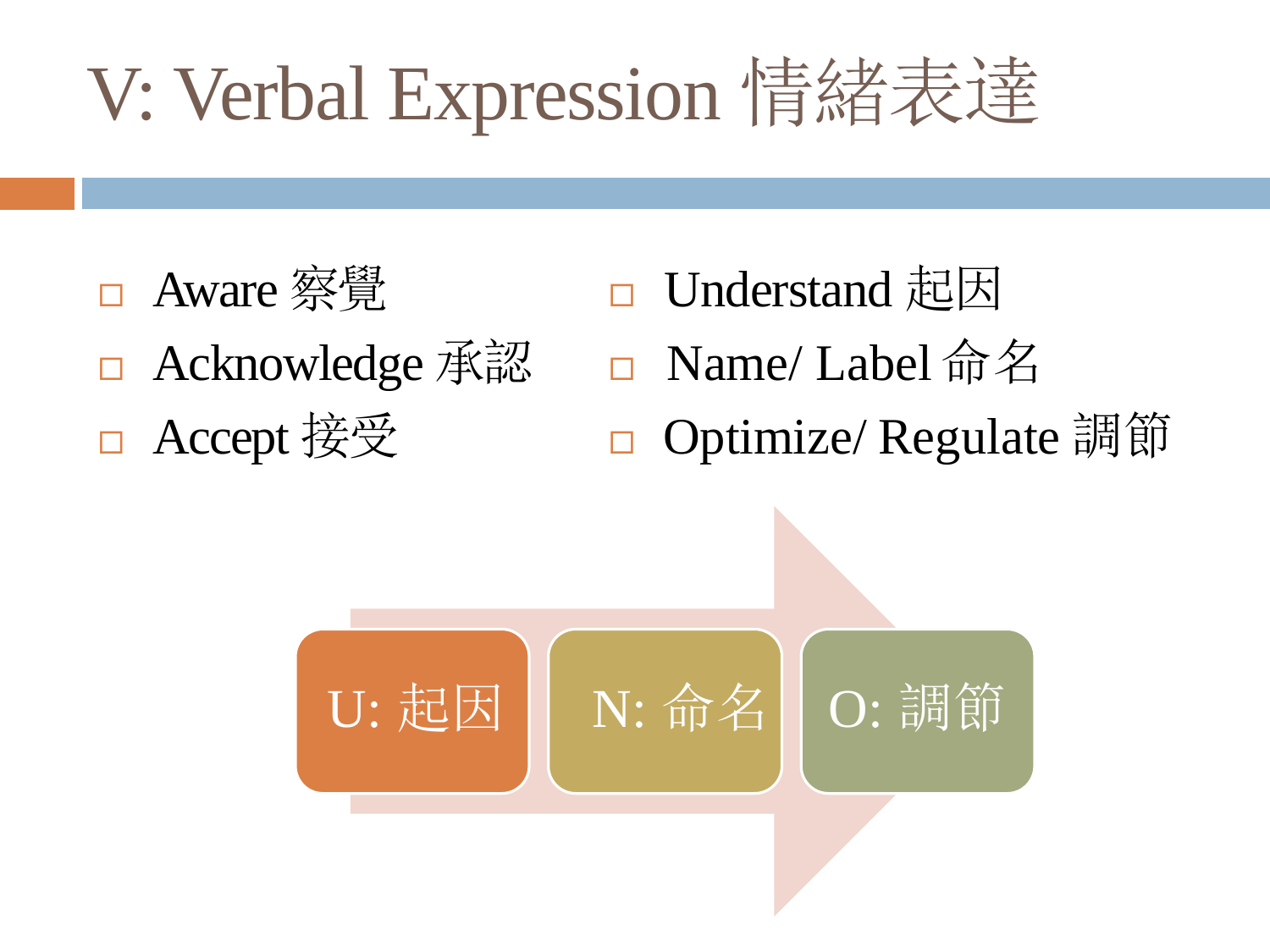## 「我訊息」的步驟:

- 1. 把對方的感受/困擾你的行為描述出來,不要責怪 「當我看到你情緒咁緊張……」
- 2. 說出你對這件行為有什麼感受 「……我覺得很擔心……」
- 3. 然後把這行為所可能導致的後果說出來 「……因為這樣做可能會弄傷自己。」

Cheung, S. K., & Kwok, S. Y. C. (2003). How do Hong Kong children react to maternal I-messages and inductive reasoning? *The Hong Kong Journal of Social Work, 37*, 3-14.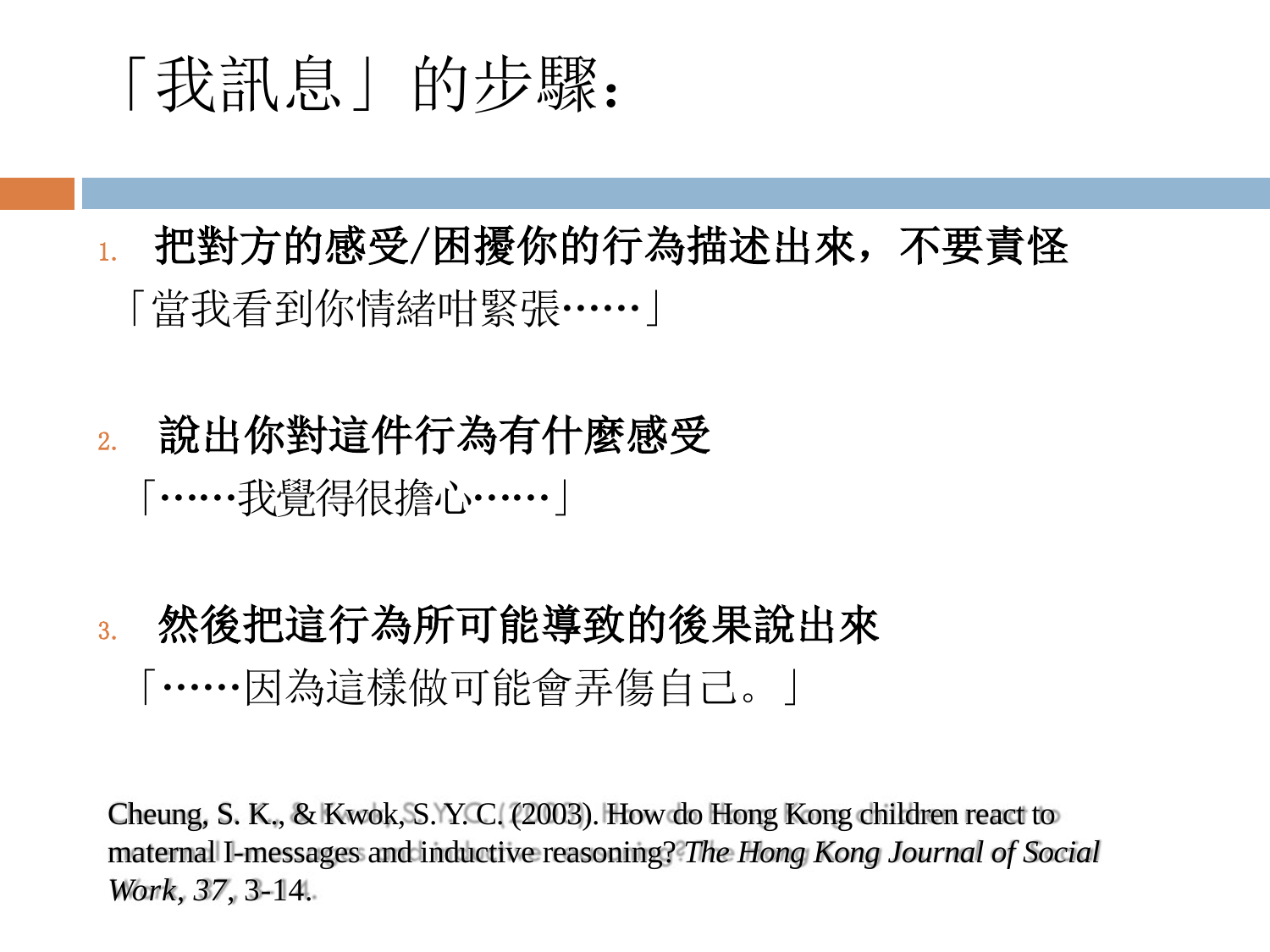

- 1. 緩緩深呼吸
- 2. 暫時離開
- 3. 飲杯水
- 4. 找其他事做 1. 輕鬆事
- $5.$  ……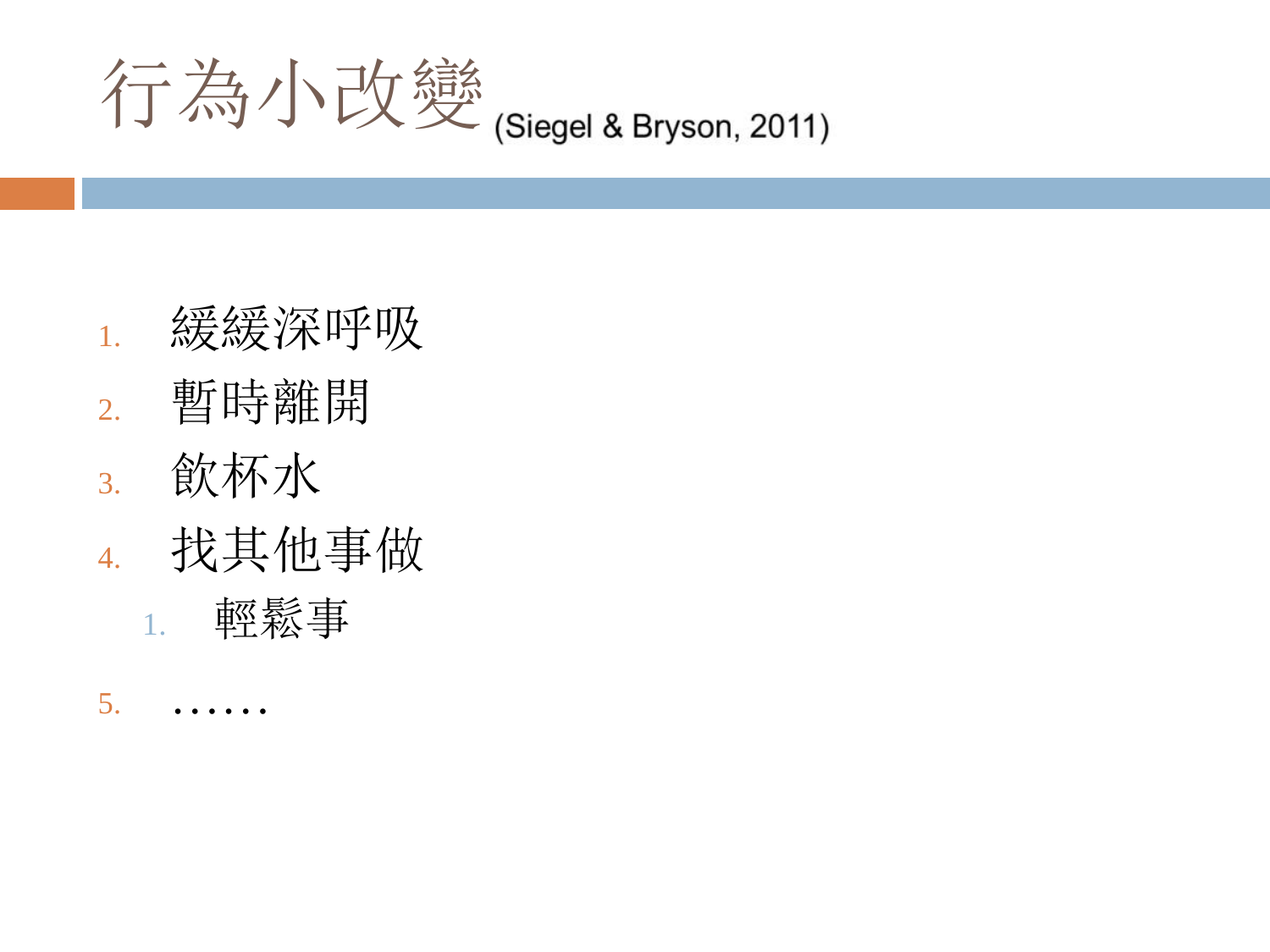# Implementation Intention 應對為本

## □ Mental rehearsal 心智想像採排

- 1. "I intend to achieve X!"
- 2. "And if situation Y occurs, then I will perform the goal-directed behaviour Z."

Gollwitzer, P. M. (1999). Implementation intentions: Strong effects of simple plans. AmericanPsychologist, 54, 493-503.

Natraj, N., & Ganguly, K. (2018). Shaping reality through mental rehearsal. Neuron, 97, 998-1000.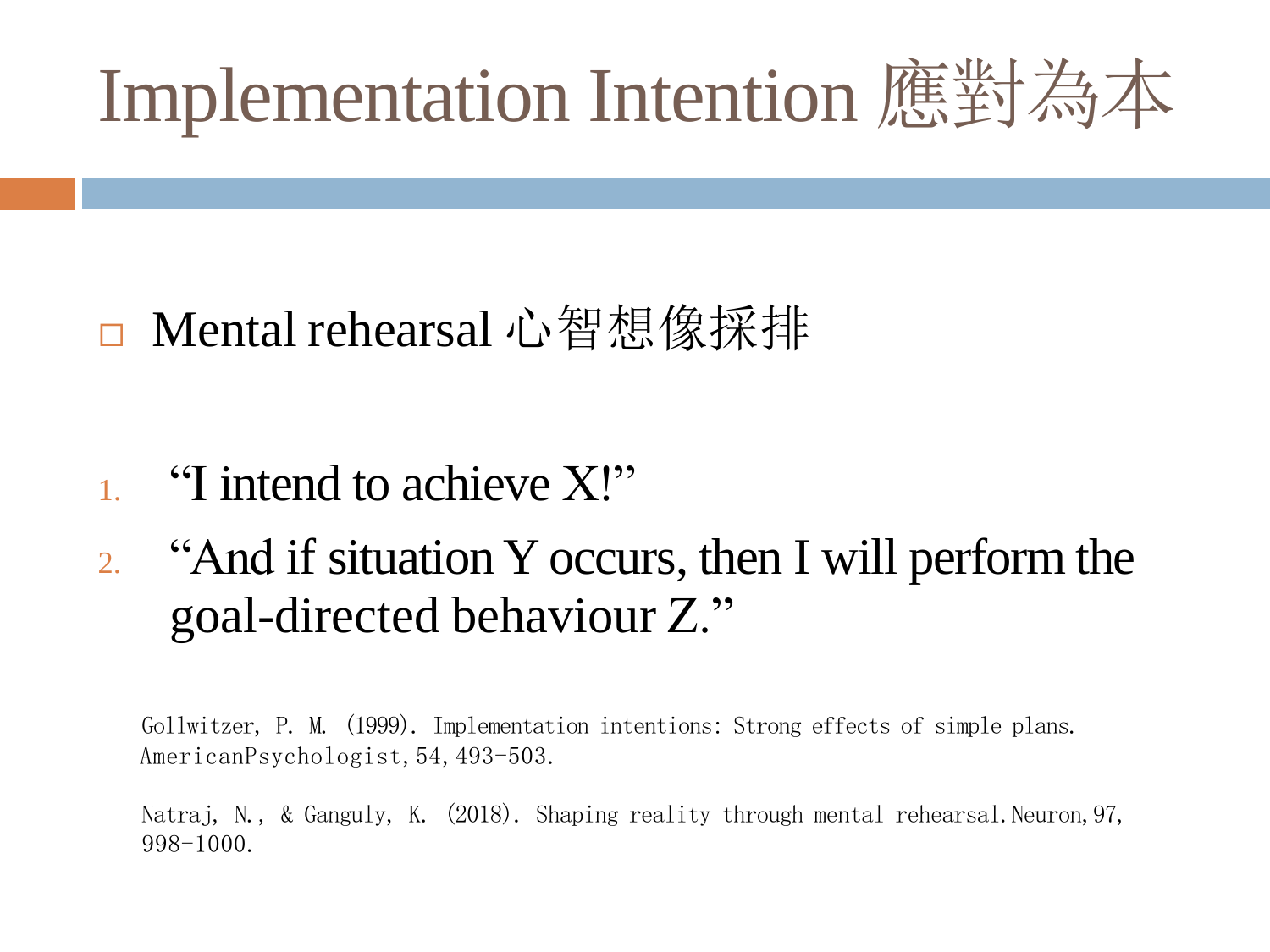"If…then…"情緒自控「如果」計劃

- 與學生一同想像身處在有可能會出現情緒波動爆發 的情境
	- 「如果老師沒有揀選我答問題,今次我可以細 聲地於座位說出自己的答案。」

## ■一般來說, 經過「想像實習 (mental rehearsal)」這種處理方法,往後日子學生將更樂 於採用

Gollwitzer, P. M. (1999). Implementation intentions: Strong effects of simple plans. AmericanPsychologist, 54, 493-503.

Natraj, N., & Ganguly, K. (2018). Shaping reality through mental rehearsal. Neuron, 97, 998-1000.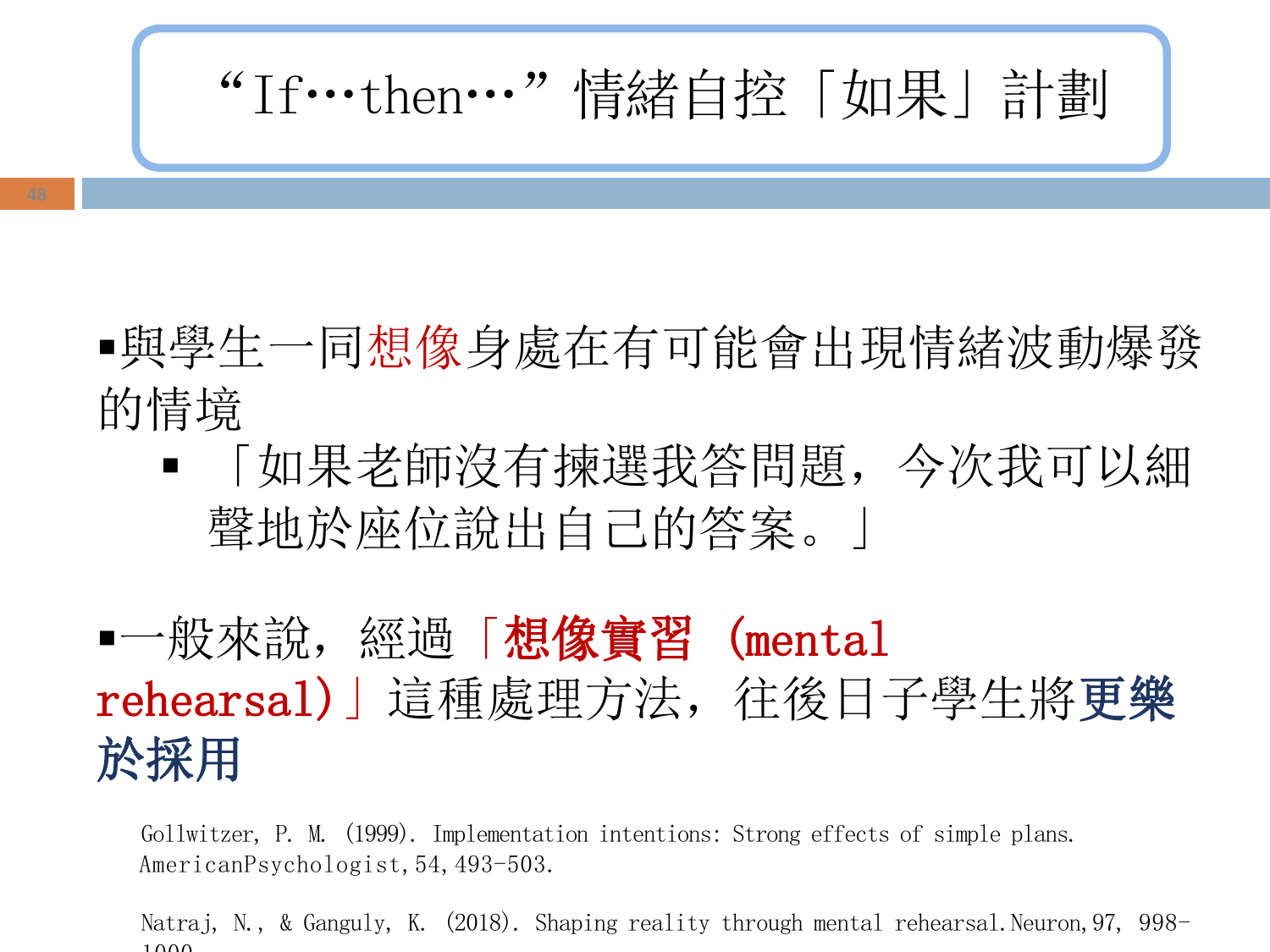

## 與孩子一同想像身處在有可能會出現情緒波動爆發 的情境

## ■一般來說, 經過「想像實習 (mental rehearsal)」這種處理方法,往後日子孩子將更樂 於採用

Gollwitzer, P. M. (1999). Implementation intentions: Strong effects of simple plans. AmericanPsychologist,54,493-503.

Natraj, N., & Ganguly, K. (2018). Shaping reality through mental rehearsal. Neuron, 97, 998-1000.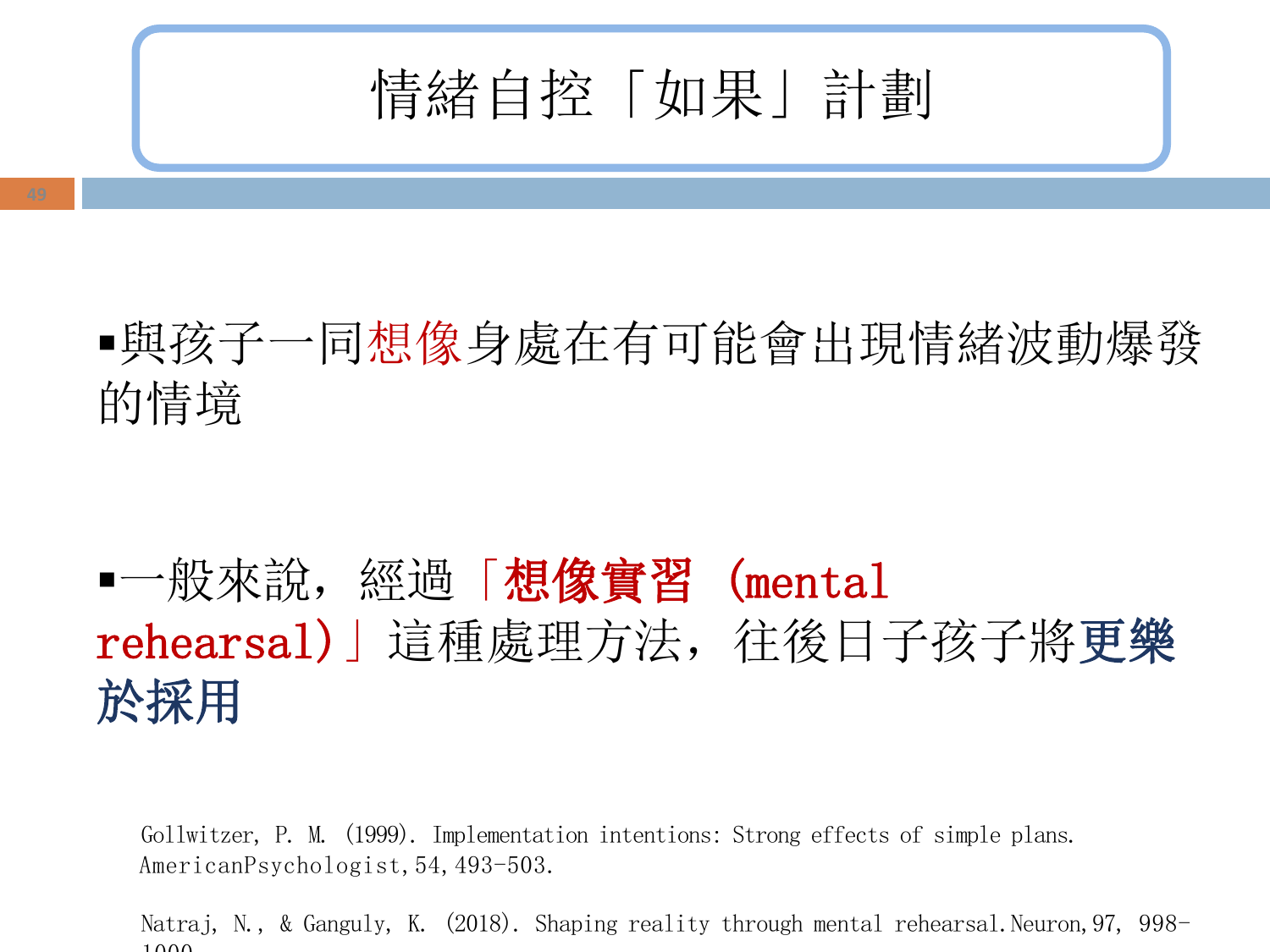

#### 1. 呼喚學生的名字

有需要時:明確指出(提醒)當時當刻所處

#### 2. 表達對學生的瞭解

- 感受 + 內容
	- 例:「我唔一定完全明白你宜家嘅心情,但我都曾經有 差唔多嘅感覺。你覺得好嬲,因為學校唔准你手提電話 返學。先生要你留堂,你覺得好唔公平,好激氣。」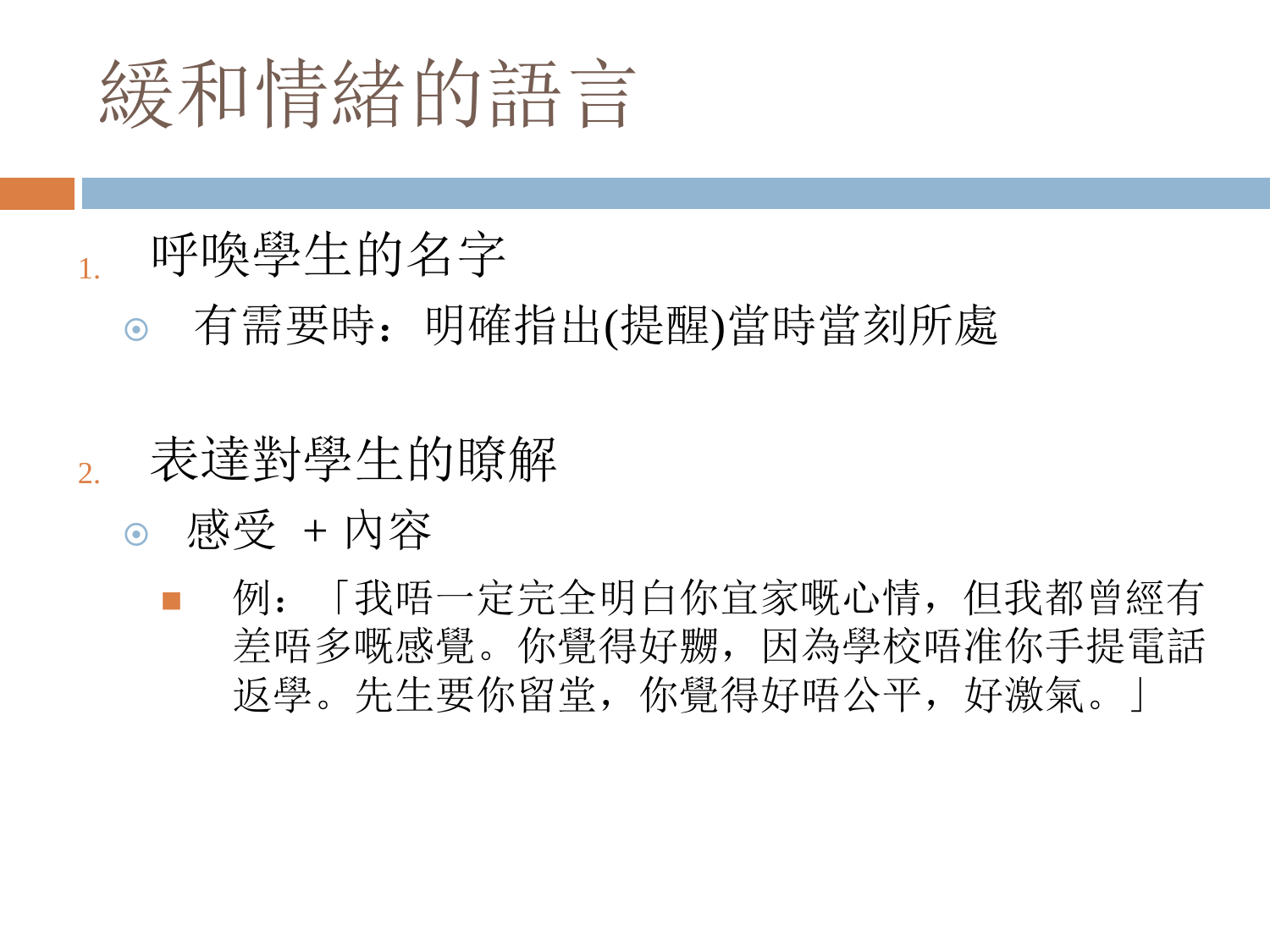

- 3. 轉變重點:嘗試提醒學生以往的正面、恰當例子
	- 「我好欣賞你上次對方老師嘅反應。你上次雖然唔同 意佢嘅處理方法,但你無即時發嬲,而係事後先同佢 講。」
- 4. 運用「自然的後果」
	- 「我可以同你過去輔導室坐低,靜靜地傾下,你先放 手。」
	- 「我同你去廁所洗洗面,心情平伏一下,你放手。」 不要:「你再唔放手,我就會報警。」